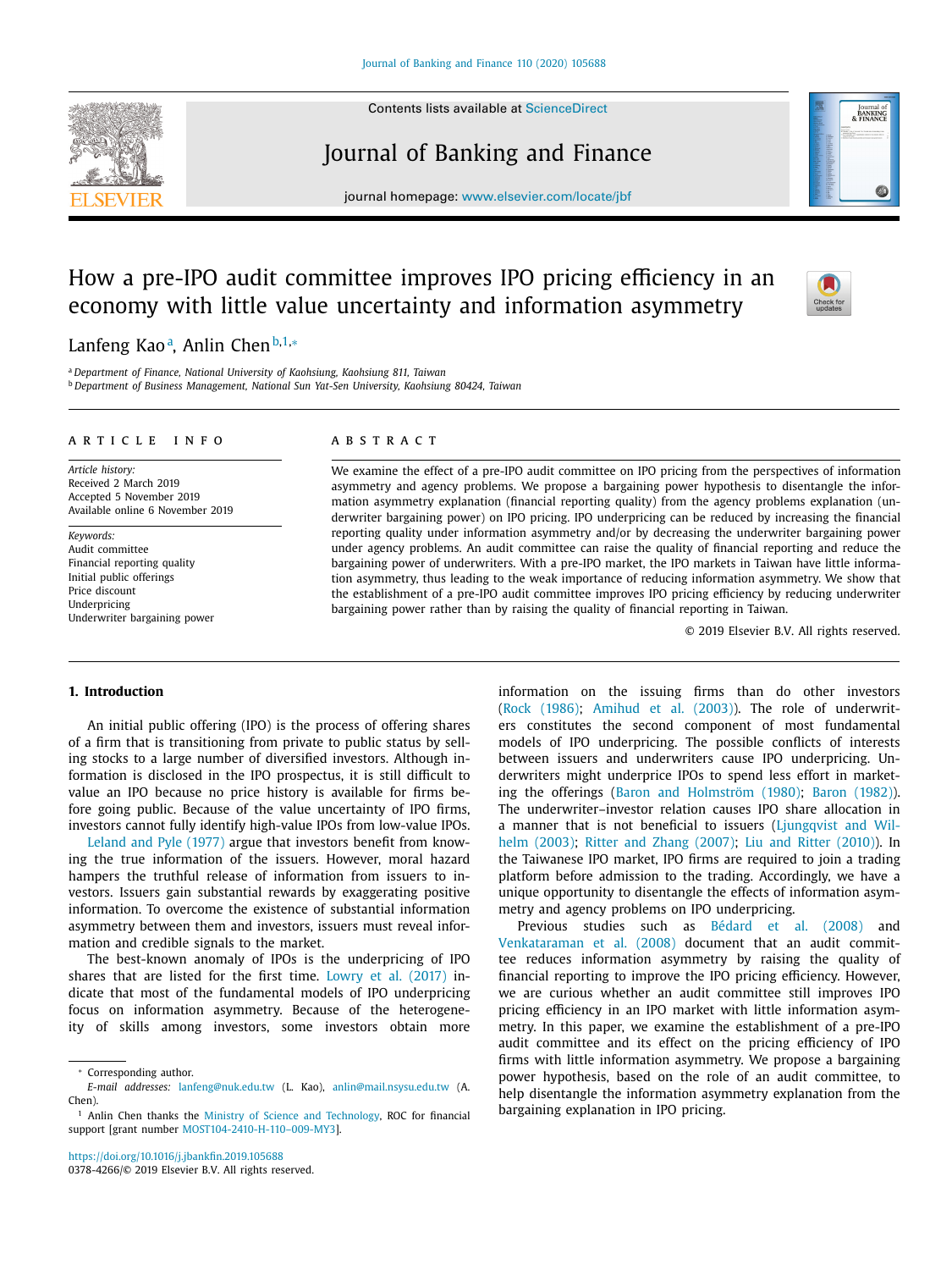[Aussenegg](#page-14-0) et al. (2006), Derrien and [Kecskés](#page-14-0) (2007), and Chang et al. [\(2017\)](#page-14-0) study the Alternative Investment Market in London, $2$  European grey markets, Indian when-issued market, and Taiwanese Emerging Stock Market (ESM) and indicate that premarket prices are informative about post-market prices. The existence of a pre-IPO market reduces value uncertainty and information asymmetry and improves pricing efficiency during an IPO. However, [Aussenegg](#page-14-0) et al. (2006) state that when-issued trading restricts the coverage of short sales and that these short sales can result in a lower offer price and proceeds. Hong [\(2012\)](#page-14-0) indicates that pre-IPO trading prices reduce the interest of venture capitalists in new issuances.

In this study, we use data from Taiwan for the following reasons: IPO investors in most countries are expected to experience severe information asymmetry because no price history is available before issuance. However, the pre-IPO market in Taiwan provides trading information before issuance. Taiwan established a trading platform for unlisted stocks, called the Emerging Stock Market, in 2002. Chang et al. [\(2017\)](#page-14-0) show that ESM prices are informative for IPO prices in the aftermarket, thus leading to little value uncertainty and information asymmetry. Even with little information asymmetry, IPOs in Taiwan remain significantly underpriced. Chang et al. [\(2017\)](#page-14-0) attribute the underpricing of IPOs in Taiwan to the bargaining power of the underwriter, instead of information asymmetry.

Firms with audit committees have increased bargaining power over the underwriters. In Taiwan, firms going public must have the approval of the audit committee, if it is established. In Hong Kong, the audit committee may even own veto powers on issuance decisions. Therefore, we conjecture that the formation of a pre-IPO audit committee does not reduce the underpricing of IPOs in Taiwan by reducing information asymmetry through increased financial reporting quality. A pre-IPO audit committee in Taiwan instead reduces IPO underpricing by mitigating agency problems through reduced underwriter bargaining power.

Studies have yet to examine the role of a pre-IPO audit committee in IPO pricing from the perspective of the agency problems. In most IPO markets worldwide, an audit committee assures the fairness and informativeness of the financial reports to reduce information asymmetry. This paper contributes to the literature by providing new evidence regarding the role of a pre-IPO audit committee in reducing agency problems between issuers and underwriters.

This paper is organized as follows: In Section 2, we review the related literature. We describe institutional features and the IPO process in Taiwan in [Section](#page-2-0) 3. We present the data and define the variables in [Section](#page-3-0) 4. [Section](#page-8-0) 5 discusses the informativeness of ESM prices. The formation of a pre-IPO audit committee and its effect on IPO prices are discussed in [Section](#page-8-0) 6. In [Section](#page-13-0) 7, we present the conclusions derived from this study.

# **2. Literature review**

In this section, we primarily review the literature on IPO underpricing from the perspective of information asymmetry between the investors and the issuers and the agency conflicts between the underwriters and the issuers. We also review how an audit committee reduces information asymmetry and agency conflicts.

# *2.1. Underpricing due to information asymmetry and agency problems*

Information asymmetry between investors and issuers is the major cause of IPO [underpricing.](#page-14-0) Rock [\(1986\),](#page-14-0) Michaely and Shaw (1994), [Amihud](#page-14-0) et al. (2003), and many others show that IPO underpricing occurs to compensate for the extent of information asymmetry. The features that reduce information asymmetry also contribute to reducing IPO underpricing. For example, Carter and [Manaster](#page-14-0) (1990) and [Michaely](#page-14-0) and Shaw (1994) show that IPOs underwritten by prestigious underwriters are less underpriced. Titman and [Trueman](#page-14-0) (1986) show that information asymmetry is reduced when a reputable auditor is hired.

The agency problems between underwriters and issuers also lead to IPO underpricing. Even though the underwriting fees are proportional to IPO proceeds, Baron [\(1982\)](#page-14-0) indicates that underwriters benefit from [underpricing.](#page-14-0) Ljungqvist and Wilhelm (2003) indicate that IPO underpricing increases with agency conflicts between underwriters and issuers. [Ljungqvist](#page-14-0) (2007) argues that the private benefits that underwriters derive from underpricing typically exceed the implied loss of underwriting fees.

Lowry et al. [\(2017\)](#page-14-0) indicate that reducing information asymmetry between investors and issuers and reducing agency conflicts between underwriters and issuers contribute to the reduction of IPO underpricing.

# *2.2. Information asymmetry and agency problems related to audit committee*

Why do firms form an audit committee? One of the primary functions of an audit committee is to improve the quality of financial reporting. [Beasley](#page-14-0) (1996), Klein [\(1998\),](#page-14-0) and the Securities and Exchange [Commission](#page-14-0) (1999) suggest that an audit committee oversees and monitors the management, protects the independence of auditors, and imposes discipline during the financial reporting process. Pincus et al. [\(1989\),](#page-14-0) [Bradbury](#page-14-0) (1990), Beasley and Salterio (2001), and [Bédard](#page-14-0) et al. (2008) show that audit committees improve the credibility, quality, and quantity of financial and nonfinancial information.

The quality of financial reporting increases with the independence of an audit committee. Board independence is a major concern while monitoring corporate financial reporting to ensure that the economic reality of the firm is reflected. Klein [\(2002\)](#page-14-0) and [Bédard](#page-14-0) et al. (2004) show that firms with independent audit committees are less likely to engage in earnings management. Abbott and Parker [\(2000\)](#page-14-0) and [Beasley](#page-14-0) et al. (2000) show that firms who have independent directors in their audit committees are less likely to face lawsuits for misleading or fraudulent financial reports.

By improving the financial reporting quality, an audit committee mitigates information asymmetry between the investors and the issuers, particularly for IPO firms. [Venkataraman](#page-14-0) et al. (2008) indicate that abnormal accounting accruals are negatively related to a pre-IPO audit committee. [Bédard](#page-14-0) et al. (2008) show that an audit committee with a majority of independent members and at least one financial expert can reduce IPO underpricing. However, [Ettredge](#page-14-0) et al. (2018) show that the presence of an audit committee is not associated with the underpricing of IPOs with a newly established audit committee.

Agency problems encourage the need for monitoring by an audit committee to improve firm performance. From the resource-based perspective, [Filatotchev](#page-14-0) and Bishop (2002) and [Bédard](#page-14-0) et al. (2008) argue that nonexecutive directors provide firms with increased bargaining power over the underwriters to reduce agency conflicts.

<sup>&</sup>lt;sup>2</sup> Chang et al. [\(2017\)](#page-14-0) indicate that the Alternative Investment Market in London is not a pre-IPO market per se because most firms instead to have a conventional IPO instead.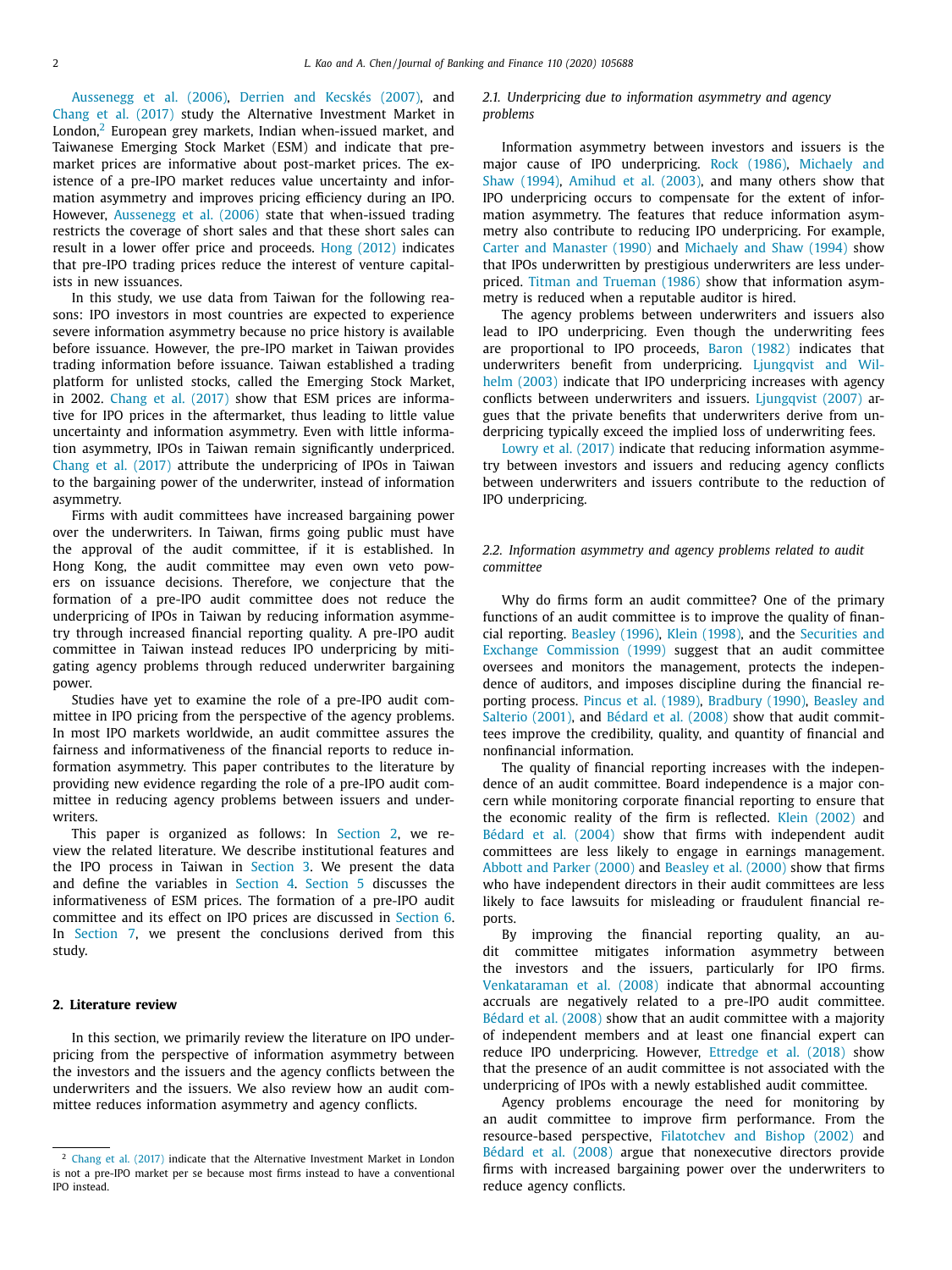<span id="page-2-0"></span>Rogers and [Stocken](#page-14-0) (2005) indicate that the threats of securities lawsuits prompt firms to have audit committees that include accounting financial experts to reduce the risk of litigation. [Krishnan](#page-14-0) and Lee (2009) argue that firms with higher litigation risk are increasingly likely to have accounting financial experts on their audit committees. To comply with the market regulations in Taiwan, audit committees in Taiwan must include at least one accounting financial expert.

According to statistics of the Taiwan Stock Exchange, more than 50% of the transactions in Taiwan are completed by retail investors during the past decade. In Taiwan, the Securities and Futures Investors Protection Center (hereafter referred to as the Center) was founded in 2003 to provide litigation services on behalf of investors, particularly retail investors. With the help of the Center, retail investors in Taiwan are more likely to sue directors and officers. According to reports from the Center, the number of cases filed by the Center increases dramatically yearly. The possibility of being sued induces audit committee members to forgo underwriter bargaining power.

Among the firms listed in Hong Kong Stock Exchange, many firms formally confer their audit committees with veto rights for listing rules. For example, OneForce Holdings Limited formally included veto rights in the Terms of References of the Audit Committee of the Board of Directors. Unlike Hong Kong, audit committees of listed firms in Taiwan do not necessarily have formal veto rights. However, [Huang](#page-14-0) (2011) notes that audit committees in Taiwan can have informal veto rights. The board of directors typically does not approve an issue that is vetoed by their audit committee. Article 6 of the Regulations Governing the Exercise of Powers by Audit Committees of Public Companies in Taiwan states the following: "Matters shall be subject to the consent of one-half or more of the entire membership of the audit committee and then be submitted to the board of directors for a resolution. If a matter has not been consented to by one-half or more of the entire membership of the audit committee, it may be adopted with the consent of two-thirds or more of the entire board of directors." Regulations and evidence confirm the bargaining power over underwriters in the presence of an audit committee. In Taiwan, the informal veto powers of an audit committee and the probability of litigation and lawsuits imply that an audit committee provides an issuer with increased bargaining power over the underwriter to reduce agency problems.

A pre-IPO audit committee can improve IPO pricing efficiency by reducing information asymmetry (through increasing financial reporting quality) or by addressing the agency problem (through reducing underwriter bargaining power). Although increasing financial reporting quality to reduce information asymmetry is a crucial function of a pre-IPO audit committee in most economies worldwide, the reduction of information asymmetry should not dominate in an economy with little information asymmetry. Instead, an increasingly influential role of audit committees in the IPO market in Taiwan—in the context of pricing efficiency—is to limit the bargaining power of the underwriter. Therefore, we conjecture that the formation of a pre-IPO audit committee can improve IPO prices in Taiwan by reducing underwriter bargaining power rather than by reducing information asymmetry.

# **3. Institutional features and the role of audit committees in Taiwan**

#### *3.1. ESM and hybrid IPO process in Taiwan*

The ESM in Taiwan, established in January 2002, serves as a trading platform for unlisted stocks. Onto comply with market regulations, since 2005, IPOs in Taiwan must be traded in the ESM for at least 6 months before going public. The trading information in ESM is available for underwriters as a guide to set the prices of an IPO and for investors to bid or subscribe to the IPO.

The hybrid book-building method (a book-building and a public subscription tranche) has been the dominant IPO method in Taiwan since 2005. The book-building process begins with an initial price range and typically lasts 4 business days, whereas the public subscription process often starts 1 day later and ends when book-building does. The final offer price must be within the price range. The book-building tranche is open for institutional and large individual investors. By contrast, the public subscription tranche is open to the general public. Book-building investors bid with price–quantity combinations. Allocations to book-building bidders are determined discretionarily by underwriters. In the public subscription tranche, each subscriber can subscribe to an IPO for only one lot composed of a thousand shares. When IPOs are oversubscribed, allocations for public subscription are determined by a lottery draw. Subscribers pay in advance at the high-limit of the initial price range while subscribing. Subscribing winners receive an allocation of IPO shares and receive a refund of the difference between the final offer price and the high-limit of the initial price range. [Fig.](#page-3-0) 1 illustrates the timeline of the IPO process in Taiwan [\(Fig.](#page-3-0) 2).<sup>3</sup>

Bidding information through the book-building process, subscription information from public subscription, and trading information in the ESM during the waiting period are resources available for setting the final offer price of IPOs. Therefore, price revision in IPOs in Taiwan can be attributed to the information arising from the bidders (institutional investors or professional investors), retail subscribers, and ESM trading. During the book-building process, the book information is unavailable; therefore, we cannot measure the demands of institutional or professional investors in the IPOs.

### *3.2. Audit committee in Taiwan*

The Financial Supervisory Commission (FSC) in Taiwan mandates that in a listed firm, an audit committee must play a monitoring role that focuses on the following topics: (1) Fairness and informativeness of financial reports; (2) Selection and independence of outside auditors; (3) Effectiveness of internal control; (4) Legal compliance; and (5) Management of existing and potential risks for the firm, particularly for raising capital.

Prominent corporate financial activities, including acquisitions and disposals of assets, trading in financial derivatives, raising capitals, and lending to others must be approved by the audit committee. The Regulations Governing the Exercise of Power of Audit Committee of Public Companies necessitate that only independent directors can serve as audit committee members and that at least one of the audit committee members must be a financial expert.

The Company Act in Taiwan empowers an audit committee with legal power in lawsuits. An audit committee can act on behalf of the company in a lawsuit. Stockholders can request audit committee members to institute an action against a company director. Audit committee members may call a meeting of shareholders for the benefit of the company. Articles related to the Company Act are presented in the Appendix.

# *3.3. Other hybrid IPO markets*

Similar to Taiwan, Hong Kong, Italy, and Poland have also adopted a dual-tranche IPO mechanism. Hong Kong and Italy have adopted a public subscription tranche for retail investors

<sup>&</sup>lt;sup>3</sup> This figure is reproduced from Internet Appendix A of Chang et al. [\(2017\)](#page-14-0) [\(https://site.warrington.ufl.edu/ritter/published-articles\)](https://site.warrington.ufl.edu/ritter/published-articles).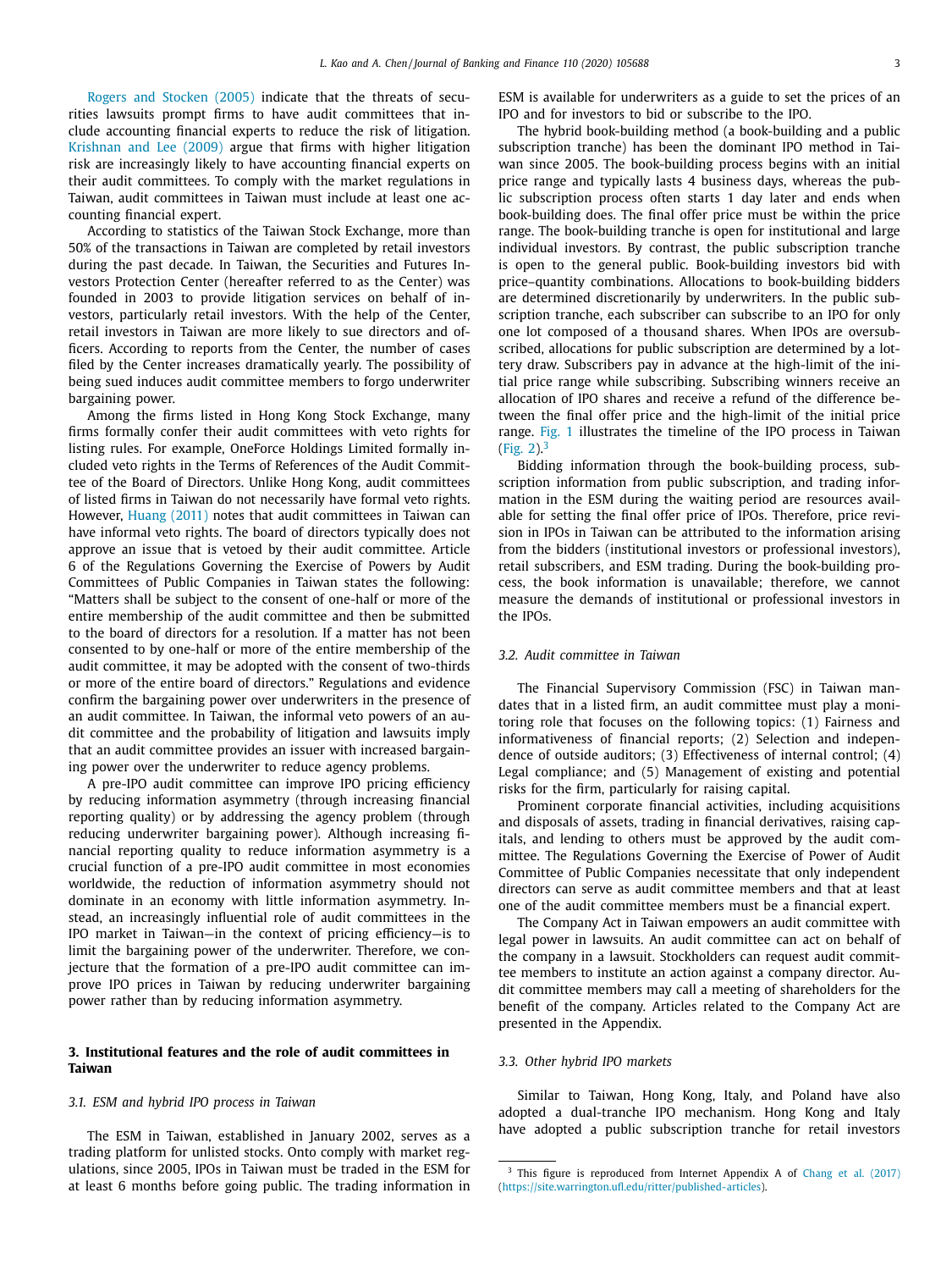<span id="page-3-0"></span>

Fig. 1. The time line of IPO process in Taiwan (reproduced from Internet Appendix A of Chang et al. [\(2017\)\)](#page-14-0). Figure IA-1: A Time Line of the IPO process.



and a book-building tranche for institutional investors. Poland has adopted an auction tranche for individual investors and a book-building tranche for institutional investors. Literature relating to both Hong Kong and Poland shows that subscription from individual investors is a key feature of IPO underpricing [\(McGuinness](#page-14-0) (2009); [Sieradzki](#page-14-0) (2013)). Literature regarding Italy shows that IPOs are more underpriced when institutional investors are favored over retail investors in the reallocation of shares [\(Bertoni](#page-14-0) and Giudici (2014)). In the IPO markets of Hong Kong and Taiwan, retail investors are favored in the reallocation when positive information is received from retail subscription; this is known as the clawback provision. However, in Italy, institutional investors are favored when positive information is received from book-building.

# **4. Data source and variable definitions**

#### *4.1. Data source*

We collect IPOs issued in Taiwan from 2007 to 2015. FSC announced the Regulations Governing the Exercise of Powers by Audit Committees of Public Companies in Taiwan on March 28, 2006, with the effective date being January 1, 2007. The Taiwan Economic Journal (TEJ) has been reporting on the establishment of audit committees since 2006. We only include IPOs issued from 2007 because this study examines the establishment of audit committees one year before issuance by using the 2006 TEJ database. IPO data variables, including the initial price range, final offer price, number of shares offered, lead underwriters, venture capitalist, audit committee, accounting data, and ESM trading data, are collected from the TEJ database, the website of Taiwanese Securities Association, and the prospectus of IPOs available in the market observation post system of the Taiwan Stock exchange. Observations with missing values for variables are excluded from the sample, yielding a final study sample of 316 IPOs. [Table](#page-4-0) 1 summarizes the sample selection.

## *4.2. Variable definitions*

# *4.2.1. Price-earnings ratio of IPO prices and ESM prices*

ESM provides trading information for IPO prices before issuance. If the ESM price is informative, the offer price should depend on the ESM price, and the aftermarket price should be significantly related to the ESM price. The increased informativeness of the ESM price in aftermarket pricing indicates that IPO prices should be close to the ESM price. We follow the method of Chang et al. [\(2017\)](#page-14-0) to measure the priceearnings ratio of the mid-point of the price range, offer price, ESM price, and aftermarket price relative to the last available annual earnings before issuance. *P/E\_MidPoint, P/E\_ESM\_PriceRange,*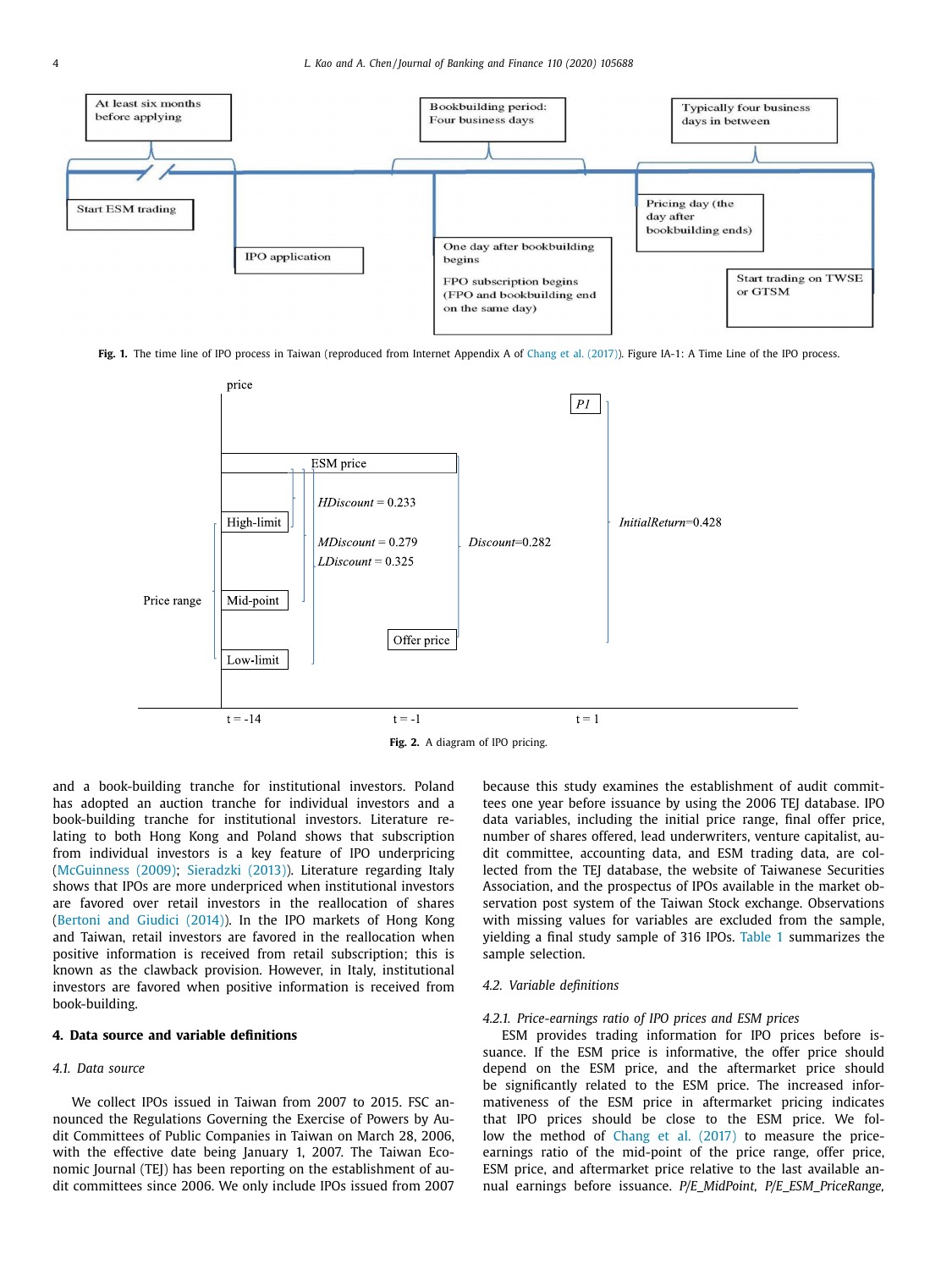| Table 1<br>Sample selection.                                        |       |
|---------------------------------------------------------------------|-------|
| Number of Taiwanese IPOs during 2007–2015                           | 490   |
| Less firms with missing value of audit committee variable           | (22)  |
| Less firms with missing values of IPO variables                     | (15)  |
| Less firms with missing values of board variables                   | (16)  |
| Less firms with missing value of pre-IPO prices                     | (109) |
| Less firms with missing value of accruals-based earnings management | (12)  |
| Final sample                                                        | 316   |
|                                                                     |       |

<span id="page-4-0"></span>*P/E\_ESM\_OfferPrice, P/E\_OfferPrice*, and *P/E\_P1* are the priceearnings ratio of the mid-point of price range, ESM price the trading day before the filing of the price range, ESM price the trading day before the filing of the offer price, offer price, and close price on the first trading day in the aftermarket to the last available annual earnings before issuance, respectively.

#### *4.2.2. IPO characteristics*

During the study period, the listed firms in Taiwan were recommended—but not required—to form an audit committee. We use a dummy variable, *AuditCommittee*, to measure the establishment of a pre-IPO audit committee: *AuditCommittee* = 1 if an IPO firm establishes an audit committee before going public and *AuditCommittee* = 0 otherwise. All audit committee members are also board directors and receive compensation from the company. *DirectorComp* is the annual compensation, including the salary and bonus for a board director of an IPO firm before issuance. *lnDirectorComp* is the logarithm of *DirectorComp*. Only independent directors serve as members of an audit committee. To differentiate the effect of board independence from the existence of an audit committee, we also measure board independence (*Independence*) as the percentage of independent board directors. *BoardSiz*e is the number of board directors, including the audit committee members.

The book-building process of IPOs in Taiwan begins with the setting of an initial price range. *LDiscount, MDiscount*, and *HDiscount* measure the price discounts of low-limit, mid-point, and high-limit of the price range, relative to the trading price in the ESM, before filing the price range as  $1 -$ (low-limit, mid-point, or high-limit of price range/ESM price). *ESMstd* is the standard deviation of daily stock returns in the ESM during  $[-60, -30]$ , which captures IPO uncertainty. Most studies use the standard deviation of daily returns in the early aftermarket to measure IPO uncertainty because no trading price information is available before issuance. Compared with the standard deviation of daily returns in the aftermarket, we can measure IPO uncertainty by using trading data before issuance because a pre-IPO market exists in Taiwan.

[Agarwal](#page-14-0) et al. (2008) use subscription ratio to measure retail investor demand. *Subscription* is the ratio of number of shares sub-scribed to that offered. Jiang and Li [\(2013\)](#page-14-0) examine retail investor behavior in a dual-tranche IPO market in Hong Kong. Jiang and Li also show that underwriters consider retail investor behavior while pricing an IPO and that retail investor behavior influences IPO prices in the aftermarket.

*Discount* measures the discount of the final offer price relative to the ESM trading price, before setting the final offer price as 1 − (offer price/ESM price). Year 2011 (*Year2011*) marks the year when the regulation was passed requiring the final offer price to be higher than 70% of the average of ESM prices during the past 10 days before issuance. This regulation is referred to as Regulation 2011 hereafter. Most IPO research employs initial return (*InitialReturn*) as the measure of IPO underpricing. *InitialReturn* is measured as (close price of the first trading day in the aftermarket – offer price)/(offer price). $4$ 

The other IPO firm characteristics used in this paper consist of the logarithm of IPO proceeds (*lnProceeds*), the logarithm of firm age when going public (*lnAge*), the logarithm of assets (*lnAsset*), director ownership (*DirectorOwn*), the proportion of IPO primary shares relative to the number of shares outstanding after issuance (*Float*), R&D expenditure (*RDA*), institutional ownership (*InstOwn*), underwriter prestige (*UW*), profitability (*ROA*), high tech industry (*TECH*), auditor expertise (*Auditor*), and venture capitalist (*VC*).

IPO proceeds size (*Proceeds*) is the product of the offer price and the number of shares offered to the public. *lnProceeds* is the logarithm of *Proceeds* to control for the proceeds size. *lnAsset* is the logarithm of total assets after issuance to control for firm size. *Age* is the age of an IPO at issuance. *lnAge* is the logarithm of *Age*. The cost of potential culture change because of a newly established audit committee increases with its age. *RDA* is the R&D expenditure during the year before issuance to lagged assets. R&D is risky and discretionary and is related to IPO uncertainty. *DirectorOwn* is the percentage of ownership of directors at the end of the year before issuance. *InstOwn* is the percentage of institutional holding at the end of the year before issuance. Director ownership and institutional ownership play a strong role in corporate governance and influence IPO pricing behavior. *ROA* is the operating income during the year before issuance to lagged assets. *ROA* measures the profitability and influences the decision of hiring directors. *TECH* is a dummy variable for IPOs in high-tech industries.<sup>5</sup> Most IPOs are young and in high-tech industries. Underwriter prestige (*UW*) is measured based on the market share of the lead underwriter over the issuance year in the IPO markets.<sup>6,7</sup> Auditor industry prestige (*Auditor*) is measured by the number of issuance by the same auditor in the year of issuance. Venture-backed IPO is measured as dummy variable  $VC = 1$ , and  $VC = 0$  otherwise. Underwriter prestige, auditor industry prestige, and venture-back provide a certification role to signal the value of the offerings.

#### *4.2.3. Quality of financial reporting*

Studies indicate that an audit committee conveys fair and informative financial reports to outside investors and use earnings quality as a proxy for the fairness and informativeness of financial reporting. [Dechow](#page-14-0) et al. (2010) organize earnings quality into three categories: (1) earnings management; (2) earnings response coefficients; and (3) earnings misstatements. Before going public, private firms do not have sufficient stock return data to measure earnings response coefficient and are not required to report earnings misstatements. Therefore, the earnings response coefficients and earnings misstatements are unavailable. Therefore, we use earnings management as a proxy measure for the earnings quality of IPO firms. We adopt the Dechow–Dichev model used by

<sup>4</sup> Apart from the initial return, we use the market-adjusted initial return to adjust for the market return during the corresponding period as IPO underpricing and retrieve qualitatively similar results.

<sup>5</sup> According to the categories of Ministry of Science and Technology Taiwan, pharmaceutical, OA, computer equipment, electronics and communications, medical equipment, precision machinery, optoelectronics equipment, and aerospace industry are defined as high-tech industries.

<sup>6</sup> We use A Herfindahl–Hirschman index (HHI) to measure the competition of the market for underwriters in Taiwan. The HHI is the sum of the squares of underwriters' market shares based on IPO proceeds in the issuance year. During our sample, HHI is between 0.092 and 0.334, indicating that the market is competitive.

 $7$  We also measure underwriter reputation by the market share of a certain underwriter one year ahead the issuance year and reach qualitatively similar results.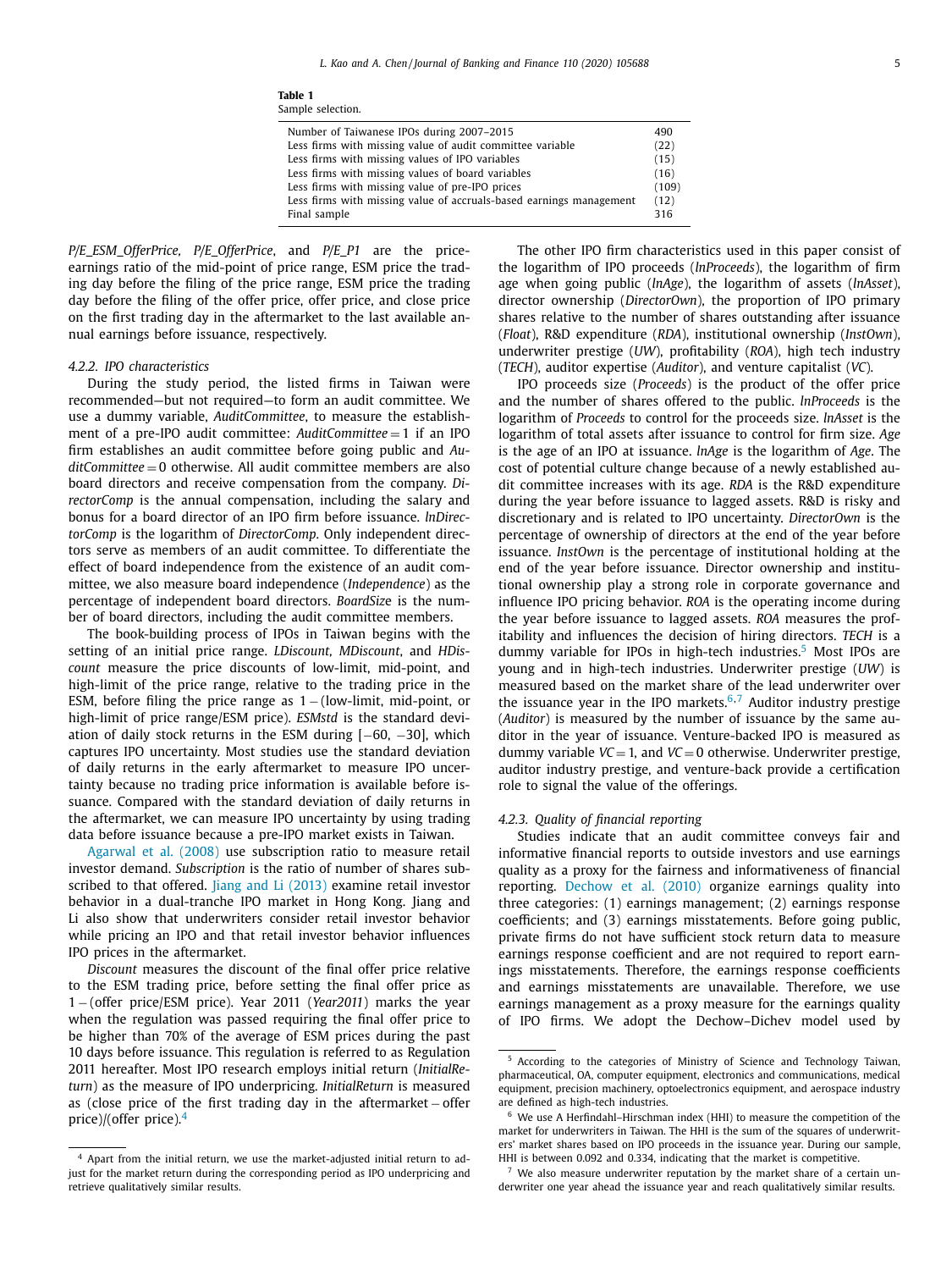<span id="page-5-0"></span>[Dechow](#page-14-0) and Dichev (2002), [McNichols](#page-14-0) (2002), and [Stubben](#page-14-0) (2010) to measure the accruals-based earnings management (*AccrualEM*).

$$
Accruals_{it} = \beta_0 + \beta_1 \Delta REV_{it} + \beta_2 PPE_{it} + \beta_3 CFO_{it-1} + \beta_4 CFO_{it}
$$
  
+  $\beta_5 CFO_{it+1} + \varepsilon_{it}$  (1)

$$
AccrualEM_{it} = Accruals_{it} - \hat{\beta}_0 - \hat{\beta}_1 \triangle REV_{it} - \hat{\beta}_2 PPE_{it}
$$
  
 
$$
-\hat{\beta}_3 CFO_{it-1} - \hat{\beta}_4 CFO_{it} - \hat{\beta}_5 CFO_{it+1}
$$
 (2)

where,

*Accruals* = total accruals of a firm, calculated as the difference between income before extraordinary items and operating cash flows to lagged assets;

**Table 2** Variable definition.

 $\overline{a}$ 

 $\Delta$ *REV* = change in revenues to lagged assets; *PPE* = gross property plants and equipment to lagged assets; *CFO* = cash flows from operations to lagged assets.

For IPO i in year t,  $\hat{\beta}_s$  are the parameters estimated from the cross-sectional regression of  $(1)$  by using an estimation sample of all the TWSE industry classification peers (IPOs are not included).

# *4.2.4. Underwriter bargaining power*

Chang et al. [\(2017\)](#page-14-0) argue that rent-seeking underwriters with higher bargaining power tend to reduce the offer price to increase IPO underpricing. Chang et al. [\(2017\)](#page-14-0) design three tests to explore the cross-sectional differences in underwriter incentives or bargaining power: (1) the percentage of shares sold by lead underwriter (*LeadPct*); (2) the average price discount of IPOs in the

| Variable                                        | Definition                                                                                                                                             |
|-------------------------------------------------|--------------------------------------------------------------------------------------------------------------------------------------------------------|
| Panel A: Audit committee                        |                                                                                                                                                        |
| <b>AuditCommittee</b>                           | AuditCommittee=1 if an IPO forms an audit committee before going public; AuditCommittee=0 otherwise.                                                   |
| BoardSize                                       | Number of directors on board.                                                                                                                          |
| <i>DirectorComp</i>                             | Average annual compensation for a director on board of an IPO firm before issuance.                                                                    |
| InDirectorComp                                  | The logarithm of DirectorComp.                                                                                                                         |
| Independence                                    | The percentage of independent directors on board.                                                                                                      |
| Panel B: IPO characteristics                    |                                                                                                                                                        |
| AccrualEM                                       | Accrual-based earnings management measured by Dechow-Dichev model.                                                                                     |
| Age                                             | Age of an IPO at issuance.                                                                                                                             |
| <i>InAge</i>                                    | The logarithm of Age.                                                                                                                                  |
| Asset                                           | Total assets of an IPO at the end of the year before issuance.                                                                                         |
| <i>InAsset</i>                                  | The logarithm of Asset.                                                                                                                                |
| Auditor                                         | Auditor industry prestige is measured by the number of issuance by the same auditor in a year.                                                         |
| DebtAsset                                       | The ratio of total debt to total assets at the end of the year before issuance.                                                                        |
| DirectorOwn                                     | The percentage of director holding at the end of the year before issuance.                                                                             |
| ESMMV                                           | The market value of an IPO measured by the ESM price at the end of the year before issuance.                                                           |
| <i>InESMMV</i>                                  | The logarithm of ESMMV.                                                                                                                                |
| <b>ESMReturn</b>                                | Stock return measured by ESM price from filing price range to filing offer price.                                                                      |
| ESMstd                                          | The standard deviation of ESM daily stock returns during $[-60, -30]$ to capture the uncertainty of IPOs.                                              |
| Float                                           | The percentage of primary shares of an IPO to the number of shares outstanding after issuance.                                                         |
| InstOwn                                         | The percentage of institutional holding at the end of the year before issuance.                                                                        |
| MarketReturn                                    | Stock market return measured by market index from filing price range to filing offer price.                                                            |
| Proceeds                                        | IPO proceeds.                                                                                                                                          |
| <i>InProceeds</i>                               | The logarithm of Proceeds.                                                                                                                             |
|                                                 | The R&D expenditure during the year before issuance to lagged assets.                                                                                  |
| <b>RDA</b><br><b>ROA</b>                        | The operating income during the year before issuance to lagged assets.                                                                                 |
|                                                 | Subscription is measured by the ratio of number of shares subscribed to the number of shares offered.                                                  |
| Subscription<br><b>TECH</b>                     |                                                                                                                                                        |
| UW                                              | TECH=1 if an IPO is in high-tech industries; TECH=0 otherwise.                                                                                         |
|                                                 | UW is measured by the market share of the lead underwriter over the sample period in the IPO market.                                                   |
| VC                                              | $VC=1$ if an IPO is venture-backed; $VC=0$ otherwise.                                                                                                  |
| Year2011                                        | Year2011 is a dummy variable to take care of Regulation 2011. Year2011=1 for IPOs issued under Regulation 2011; Year2011=0<br>otherwise.               |
|                                                 | Year of IPO issuance.                                                                                                                                  |
| Year                                            |                                                                                                                                                        |
| Panel C: IPO price discount and underpricing    |                                                                                                                                                        |
| <b>InitialReturn</b>                            | Initial return is measured as the return from the offer price to the first close price in the aftermarket to capture IPO underpricing.                 |
| Discount                                        | Price discount of final offer price to the trading price in ESM right before the filing of the final offer price.                                      |
| HDiscount                                       | Price discount of high-limit of the price range to the trading price in ESM right before the filing of the initial price range.                        |
| LDiscount                                       | Price discount of low-limit of the price range to the trading price in ESM right before the filing of the initial price range.                         |
| MDiscount                                       | Price discount of mid-point of the price range to the trading price in ESM right before the filing of the initial price range.                         |
| Panel D: Price-earnings ratio                   |                                                                                                                                                        |
| P/E_ESM_OfferPrice                              | Price-earnings ratio of the ESM price right before the filing of the offer price to the last available annual earnings before going public.            |
| P/E_ESM_PriceRange                              | Price-earnings ratio of the ESM price right before the filing of the price range to the last available annual earnings before going public.            |
| P/E_MidPoint                                    | Price-earnings ratio of midpoint of the price range to the last available annual earnings before going public.                                         |
| P/E_OfferPrice                                  | Price-earnings ratio of the offer price to the last available annual earnings before going public.                                                     |
| $P/E_P1$                                        | Price-earnings ratio of the first close price after issuance to the last available annual earnings before going public.                                |
| Panel E: Underwriter bargaining characteristics |                                                                                                                                                        |
| <i>IssueAgain</i>                               | IPOs' security issuance after the IPO.                                                                                                                 |
| LeadPct                                         | The percentage of shares sold by lead underwriter.                                                                                                     |
| PreDiscount                                     | Price discount of the previous IPOs underwritten by the same lead underwriter.                                                                         |
| <b>UWfee</b>                                    | IPO investor subscription fees and brokerage revenues collected by underwriters.                                                                       |
| YearProceed                                     | The ratio between the sum of proceeds yearly handled by the underwriter over the proceeds of each deal.                                                |
| Panel F: Underwriter bargaining power indices   |                                                                                                                                                        |
| UWBP1                                           | Underwriter bargaining power measured by the sum of the five indicator variables of bargaining power characteristics with a range<br>from $0$ to $5$ . |
| UWBP2                                           |                                                                                                                                                        |
|                                                 | Underwriter bargaining power measured by the first principal component of the five bargaining power characteristics.                                   |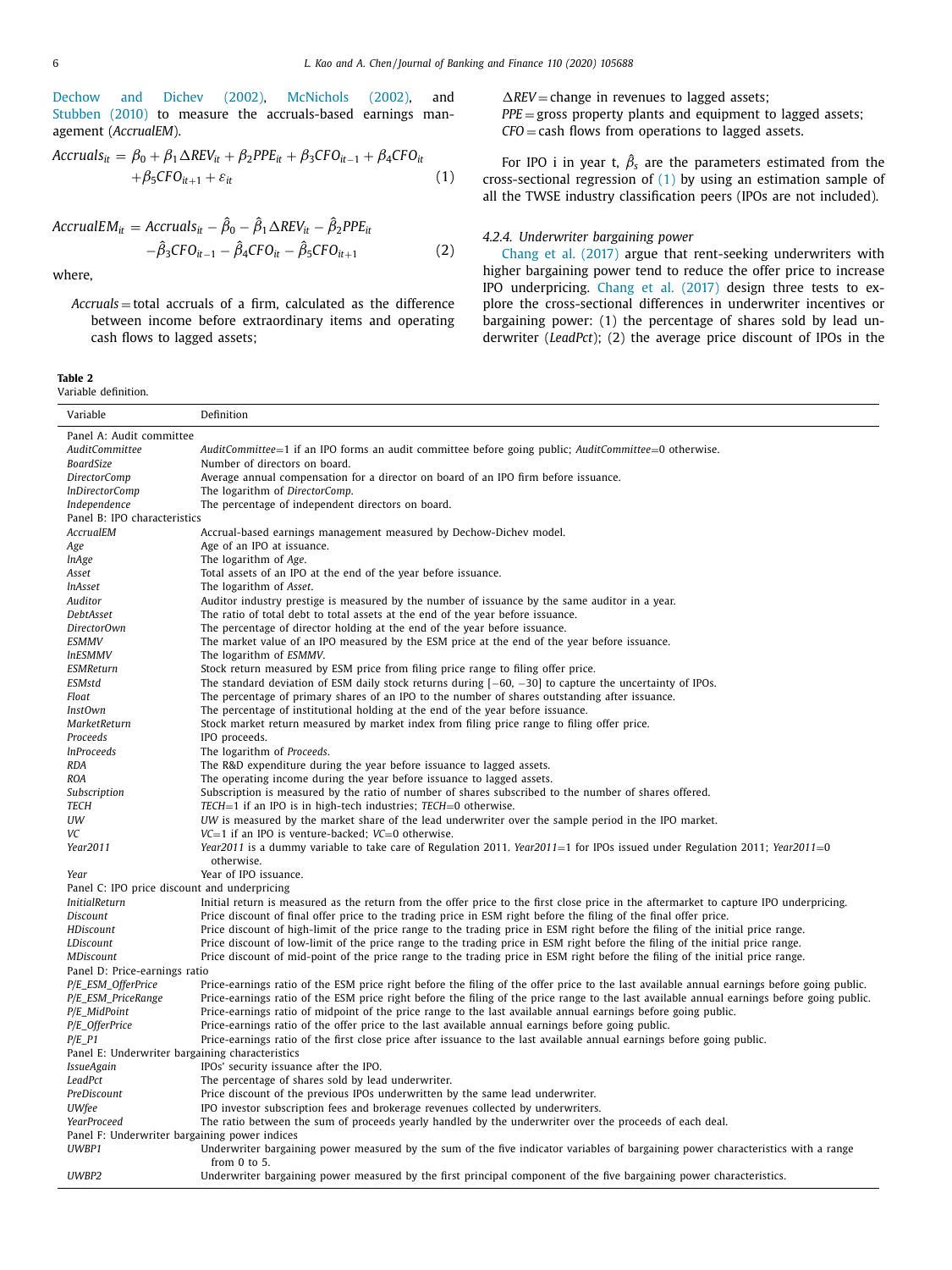Descriptive statistics.

Descriptive statistics for the variables of 316 IPO firms issued during 2007–2015.

| Variable                                        | mean     | std     | min          | median   | max      |  |  |  |
|-------------------------------------------------|----------|---------|--------------|----------|----------|--|--|--|
| Panel A: Audit committee                        |          |         |              |          |          |  |  |  |
| <b>AuditCommittee</b>                           | 0.133    | 0.310   | 0.000        | 0.000    | 1.000    |  |  |  |
| <b>BoardSize</b>                                | 7.268    | 1.384   | 4            | 7        | 13       |  |  |  |
| DirectorComp(000)                               | 5418     | 5415    | 285          | 4311     | 66096    |  |  |  |
| Independence                                    | 0.342    | 0.085   | 0            | 0.333    | 0.600    |  |  |  |
| Panel B: IPO characteristics                    |          |         |              |          |          |  |  |  |
| AccrualEM                                       | 0.016    | 0.141   | $-0.577$     | 0.007    | 0.448    |  |  |  |
| Age(year)                                       | 15.215   | 9.216   | 0.860        | 12.533   | 60.490   |  |  |  |
| A <sub>S</sub> et(000)                          | 2279388  | 3029903 | 252790       | 1218132  | 30048753 |  |  |  |
| Auditor                                         | 12.184   | 7.291   | 1.000        | 13.000   | 28.000   |  |  |  |
| DebtAsset                                       | 0.356    | 0.152   | 0.017        | 0.348    | 0.767    |  |  |  |
| DirectorOwn                                     | 0.287    | 0.157   | 0.042        | 0.235    | 0.980    |  |  |  |
| <b>ESMReturn</b>                                | 0.009    | 0.119   | $-0.258$     | $-0.011$ | 0.809    |  |  |  |
| ESMstd                                          | 0.029    | 0.017   | 0.000        | 0.024    | 0.109    |  |  |  |
| Float                                           | 0.101    | 0.021   | 0.018        | 0.101    | 0.231    |  |  |  |
| <b>InstOwn</b>                                  | 0.417    | 0.229   | 0.000        | 0.397    | 1.000    |  |  |  |
| MarketReturn                                    | $-0.004$ | 0.025   | $-0.107$     | 0.001    | 0.107    |  |  |  |
| Proceeds(000)                                   | 365327   | 531977  | 9500         | 196226   | 4365998  |  |  |  |
| <b>RDA</b>                                      | 0.016    | 0.025   | $-0.001$     | 0.007    | 0.150    |  |  |  |
| <b>ROA</b>                                      | 0.069    | 0.074   | $-0.051$     | 0.045    | 0.552    |  |  |  |
| Subscription                                    | 61.639   | 49.633  | 0.427        | 48.158   | 308.991  |  |  |  |
| <b>TECH</b>                                     | 0.750    | 0.434   | 0.000        | 1.000    | 1.000    |  |  |  |
| UW                                              | 0.096    | 0.087   | 0.001        | 0.074    | 0.550    |  |  |  |
| VC                                              | 0.342    | 0.475   | 0.000        | 0.000    | 1.000    |  |  |  |
| Panel C: IPO price discount and initial return  |          |         |              |          |          |  |  |  |
| <b>InitialReturn</b>                            | 0.428    | 0.618   | $-0.121$     | 0.286    | 7.279    |  |  |  |
| Discount                                        | 0.282    | 0.149   | $-0.122$     | 0.270    | 0.841    |  |  |  |
| <b>HDiscount</b>                                | 0.233    | 0.143   | $-0.106$     | 0.217    | 0.800    |  |  |  |
| LDiscount                                       | 0.325    | 0.126   | 0.000        | 0.297    | 0.846    |  |  |  |
| <b>MDiscount</b>                                | 0.279    | 0.133   | $-0.050$     | 0.258    | 0.823    |  |  |  |
| Panel D: Price-earnings ratio                   |          |         |              |          |          |  |  |  |
| P/E_ESM_PriceRange                              | 25.129   | 30.232  | 2.778        | 18.280   | 298.333  |  |  |  |
| P/E_ESM_OfferPrice                              | 25.525   | 31.690  | 2.575        | 18.116   | 291.389  |  |  |  |
| P/E_MidPoint                                    | 17.544   | 22.660  | 2.116        | 13.127   | 238.889  |  |  |  |
| P/E_OfferPrice                                  | 17.477   | 22.532  | 1.852        | 13.014   | 244.444  |  |  |  |
| $P/E_P1$                                        | 25.619   | 35.917  | 2.946        | 16.892   | 313.942  |  |  |  |
| Panel E: Underwriter bargaining characteristics |          |         |              |          |          |  |  |  |
| <i><b>IssueAgain</b></i>                        | 0.189    | 0.932   | 0            | 0        | 1        |  |  |  |
| LeadPct                                         | 0.653    | 0.271   | 0            | 0.574    | 0.999    |  |  |  |
| PreDiscount                                     | 0.323    | 0.234   | $-1$         | 0.303    | 0.689    |  |  |  |
| <b>UWfee</b>                                    | 0.014    | 0.015   | 0.000        | 0.010    | 0.125    |  |  |  |
| YearProceed                                     | 12.569   | 21.105  | $\mathbf{1}$ | 6.179    | 274.188  |  |  |  |
| Panel F: Underwriter bargaining power indices   |          |         |              |          |          |  |  |  |
| UWBP1                                           | 2.104    | 1.123   | 0.000        | 2.000    | 5.000    |  |  |  |
| UWBP2                                           | 0.000    | 1.000   | $-2.118$     | $-0.078$ | 4.817    |  |  |  |
|                                                 |          |         |              |          |          |  |  |  |

previous three years that are underwritten by the same lead underwriter (*PreDiscount*)8; and (3) IPOs' security issuance, including seasoned equity offerings and corporate bonds, in the next two years (*IssueAgain*).<sup>9</sup> Chang et al. [\(2017\)](#page-14-0) also show that underwriters have incentives for underpricing IPOs to collect investor fees and brokerage revenues (*UWfee*). *UWfee* is the ratio of underwriter income from the investor subscription fee and the brokerage revenue to IPO proceeds. Following Levis et al. [\(2012\),](#page-14-0) we use the ratio between the sum of yearly proceeds in the local IPO markets that are handled by the underwriter over the proceeds of the sample IPO as the bargaining power of the underwriter on the IPO (*YearProceed*). We, therefore, compose the bargaining power of the underwriter in indices based on these five bargaining power characteristics.

Our first underwriter bargaining power index (*UWBP1*) is composed as follows: A bargaining power characteristic, except *IssueAgain*, is set to 1 if it is higher than the median of the characteristic; and is set to 0 otherwise. *IssueAgain* is set to 1 if an IPO firm issues the seasoned equity offering or corporate bond within two years after IPO issuance. *UWBP1* is the sum of these five indicator variables, with a range of 0–5.

We also construct a second underwriter bargaining power index (*UWBP2*) by establishing the first principal component of these five bargaining power characteristics of underwriters. The estimation of the first principal component provides the first-stage index factor loadings. Using the first-stage factor loadings, we define *UWBP2* as the first principal component of the correlation matrix of the five underwriter bargaining power [characteristics](#page-14-0) (Baker and Wurgler, 2006; Chen and [Chen,](#page-14-0) 2012).

The variable definitions are summarized in [Table](#page-5-0) 2.

# *4.3. Descriptive statistics*

We calculate the descriptive statistics of all the IPO variables for the entire sample and for the subsamples by the pre-IPO audit committee (IPOs with an audit committee versus IPOs without an audit committee).

Table 3 shows that 13.3% of the sample have formed an audit committee before issuance. On average, each firm has 7.268 board directors; 34.2% of the board directors are independent directors. The mean of accrual-based earnings management is 0.016, with the

<sup>8</sup> On average, there are 6.6 issues that are underwritten by the same lead underwriter during the three years before the sample IPO.

<sup>&</sup>lt;sup>9</sup> The new security issuance can be underwritten by the same underwriter or a different underwriter.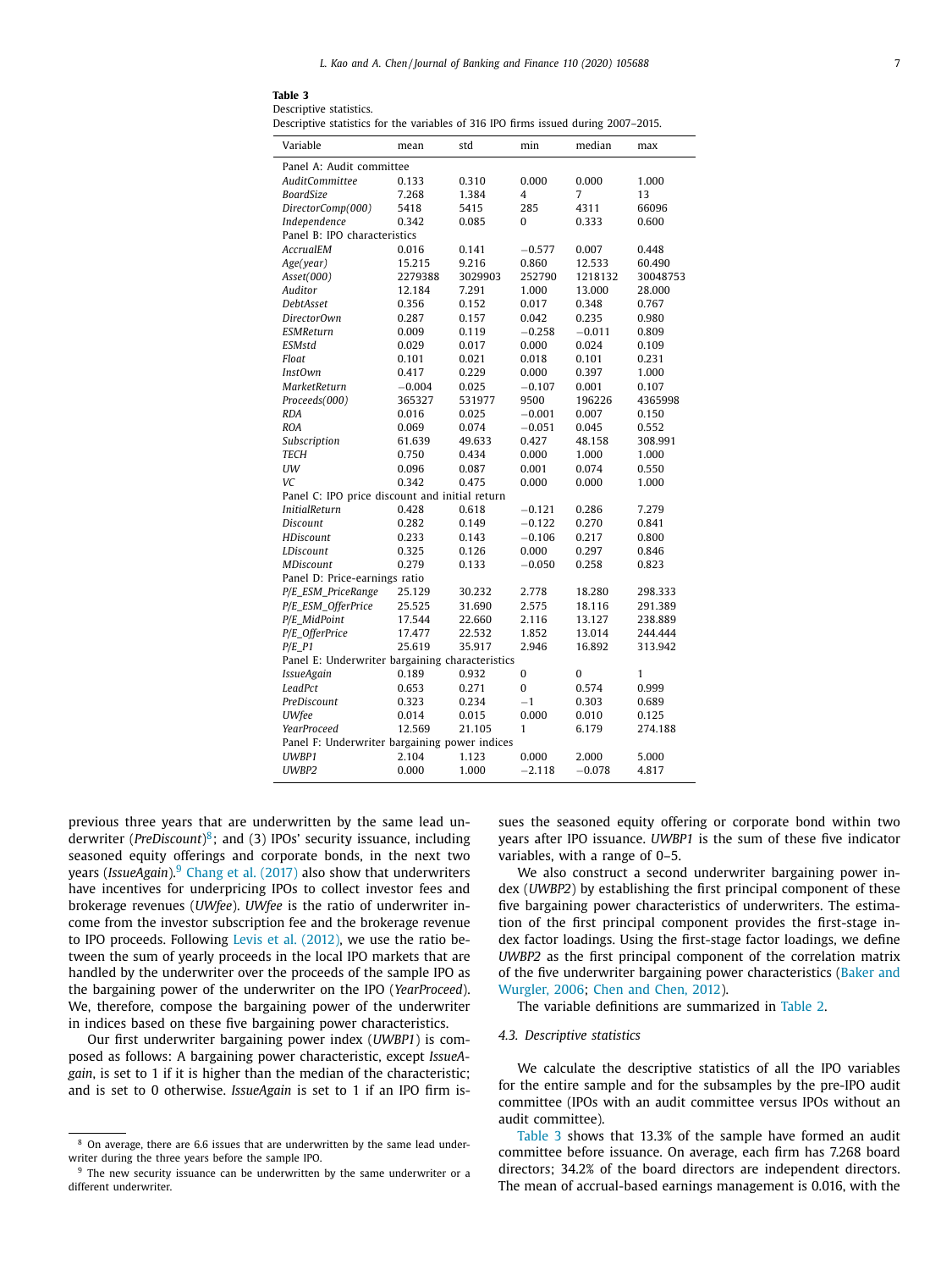#### **Table 4**

Descriptive statistics by a pre-IPO audit committee.

Mean and median for the variables of 316 IPO firms issued during 2007–2015 for IPOs with a pre-IPO audit committee versus those without a pre-IPO audit committee.  $***$ ∗ ∗, <sup>∗</sup> denote the significance level at 1%, 5%, and 10%, respectively, of t-statistic for the test of equality of mean.

|                                                 | AuditCommittee=0         |          | AuditCommittee=1 |          |            |  |  |  |  |
|-------------------------------------------------|--------------------------|----------|------------------|----------|------------|--|--|--|--|
|                                                 | mean<br>$N = 274$        | median   | mean<br>$N = 42$ | median   | t-value    |  |  |  |  |
|                                                 | Panel A: Audit committee |          |                  |          |            |  |  |  |  |
| <b>DirectorComp</b>                             | 5469                     | 4173     | 5091             | 4614     | $1.72*$    |  |  |  |  |
| BoardSize                                       | 7.204                    | 7        | 7.698            | 7        | $-2.20**$  |  |  |  |  |
| Independence                                    | 0.334                    | 0.300    | 0.395            | 0.428    | $-5.22***$ |  |  |  |  |
| Panel B: IPO characteristics                    |                          |          |                  |          |            |  |  |  |  |
| AccrualEM                                       | 0.019                    | 0.005    | $-0.005$         | 0.003    | $1.79*$    |  |  |  |  |
| Age                                             | 15.394                   | 13.145   | 14.050           | 11.229   | 0.99       |  |  |  |  |
| Asset(000)                                      | 2016921                  | 1203489  | 3991670          | 2073471  | $-2.55**$  |  |  |  |  |
| Auditor                                         | 12.319                   | 13.000   | 11.299           | 10.000   | 0.97       |  |  |  |  |
| DebtAsset                                       | 0.348                    | 0.341    | 0.408            | 0.425    | $-2.77***$ |  |  |  |  |
| DirectorOwn                                     | 0.287                    | 0.234    | 0.287            | 0.255    | 0.01       |  |  |  |  |
| ESMReturn                                       | 0.012                    | $-0.008$ | $-0.005$         | $-0.014$ | 1.30       |  |  |  |  |
| ESMstd                                          | 0.029                    | 0.025    | 0.025            | 0.021    | 1.53       |  |  |  |  |
| Float                                           | 0.101                    | 0.102    | 0.099            | 0.089    | 0.48       |  |  |  |  |
| <b>InstOwn</b>                                  | 0.413                    | 0.392    | 0.441            | 0.495    | $-0.82$    |  |  |  |  |
| MarketReturn                                    | $-0.051$                 | 0.104    | 0.026            | $-0.308$ | $-0.27$    |  |  |  |  |
| Proceeds                                        | 342461                   | 187708   | 514503           | 348960   | $-1.58$    |  |  |  |  |
| RDA                                             | 0.015                    | 0.007    | 0.022            | 0.014    | $-1.53$    |  |  |  |  |
| <b>ROA</b>                                      | 0.060                    | 0.043    | 0.126            | 0.117    | $-0.43$    |  |  |  |  |
| Subscription                                    | 62.368                   | 48.049   | 56.885           | 48.280   | 0.75       |  |  |  |  |
| <b>TECH</b>                                     | 0.759                    | 1.000    | 0.692            | 1.000    | 1.05       |  |  |  |  |
| UW                                              | 0.097                    | 0.074    | 0.089            | 0.070    | 0.79       |  |  |  |  |
| VC                                              | 0.351                    | 0.000    | 0.281            | 0.000    | 1.00       |  |  |  |  |
| Panel C: IPO price discount and initial return  |                          |          |                  |          |            |  |  |  |  |
| <b>InitialReturn</b>                            | 0.434                    | 0.286    | 0.388            | 0.279    | $1.65*$    |  |  |  |  |
| Discount                                        | 0.287                    | 0.274    | 0.249            | 0.223    | $2.02**$   |  |  |  |  |
| LDiscount                                       | 0.329                    | 0.297    | 0.298            | 0.288    | $2.16**$   |  |  |  |  |
| <b>MDiscount</b>                                | 0.284                    | 0.258    | 0.249            | 0.238    | $2.15**$   |  |  |  |  |
| HDiscount                                       | 0.238                    | 0.223    | 0.200            | 0.178    | $2.04**$   |  |  |  |  |
| Panel D: Price-earnings ratio                   |                          |          |                  |          |            |  |  |  |  |
| P/E ESM PriceRange                              | 25.099                   | 18.399   | 25.328           | 22.291   | $-0.07$    |  |  |  |  |
| P/E_ESM_OfferPrice                              | 25.572                   | 18.174   | 25.220           | 21.775   | 0.10       |  |  |  |  |
| P/E_MidPoint                                    | 17.383                   | 13.085   | 18.595           | 15.324   | $-0.36$    |  |  |  |  |
| P/E_OfferPrice                                  | 17.335                   | 12.889   | 18.404           | 15.488   | $-0.39$    |  |  |  |  |
| $P/E_P1$                                        | 26.628                   | 16.654   | 25.556           | 21.999   | 1.14       |  |  |  |  |
| Panel E: Underwriter bargaining characteristics |                          |          |                  |          |            |  |  |  |  |
| <i>IssueAgain</i>                               | 0.195                    | 0        | 0.147            | 0        | 0.67       |  |  |  |  |
| LeadPct                                         | 0.672                    | 0.600    | 0.493            | 0.527    | 4.95***    |  |  |  |  |
| PreDiscount                                     | 0.328                    | 0.358    | 0.282            | 0.240    | 1.07       |  |  |  |  |
| <b>UWfee</b>                                    | 0.015                    | 0.010    | 0.010            | 0.007    | $2.91***$  |  |  |  |  |
| YearProceed                                     | 13.010                   | 6.421    | 8.907            | 4.869    | $2.02**$   |  |  |  |  |
| Panel F: Underwriter bargaining power indices   |                          |          |                  |          |            |  |  |  |  |
| UWBP1                                           | 2.174                    | 2.000    | 1.652            | 1.000    | $3.21***$  |  |  |  |  |
| UWBP2                                           | 0.071                    | $-0.014$ | $-0.464$         | $-0.713$ | $5.28***$  |  |  |  |  |
|                                                 |                          |          |                  |          |            |  |  |  |  |

median at 0.007. The positive accrual-based earnings management implies that IPO firms may engage in earnings management. The total debt of an IPO firm is approximately 35.6% of its total assets. During the waiting period, the ESM prices of IPOs increase by 0.9%; however, the market index drops by 0.4%. The number of IPO shares is approximately 10.1% of the shares that are outstanding after issuance. The IPO uncertainty measured by the standard deviation of daily stock return during [−60, −30] in ESM is 0.029. The average subscription rate is 61.639, thus implying that there is a low chance for retail subscribers to win an allocation. On average, R&D expenditure and operating income are 1.6% and 6.9% of the lagged assets. Directors and institutional investors hold 28.7% and 41.7% shares of IPO firms before issuance, respectively. 34.2% of IPOs are venture-backed and 75.0% of the sample is from hightech industries.

The average initial return is 42.8%. The average *Discount* equal to 28.2% indicates that the final offer price is approximately 71.8%  $(100\% - 28.2\% = 71.8\%)$  of the ESM price. The price level of the initial price range is lower than the trading price in ESM. Even if the offer price of all of the IPOs are set at the high-limit of the price range, the IPOs are still 23.3% lower than the final trading price in ESM, on average. The mid-point of the price range is 27.9% lower than the final trading price in ESM. The initial return and offer price discount indicate that the final offer price is lower than the ESM price or the aftermarket price.

Table 4 reports the descriptive statistics by using subsamples with and without a pre-IPO audit committee. Table 4 notes that IPOs with an audit committee experience low director compensation, but large board size, and increasingly independent board directors than those without an audit committee. Table 4 also indicates that IPOs with a pre-IPO audit committee experience a lower price discount (low-limit, mid-point, and high-limit price) of initial price range and price discount of final offer price, thus implying that IPOs with a pre-IPO audit committee are set with a higher price than those without a pre-IPO audit committee. Moreover, IPOs with a pre-IPO audit committee experience a higher earnings quality (*AccrualEM*) and a lower underwriter bargaining power (*UWBP1, UWBP2*). Table 4 indicates that a pre-IPO audit committee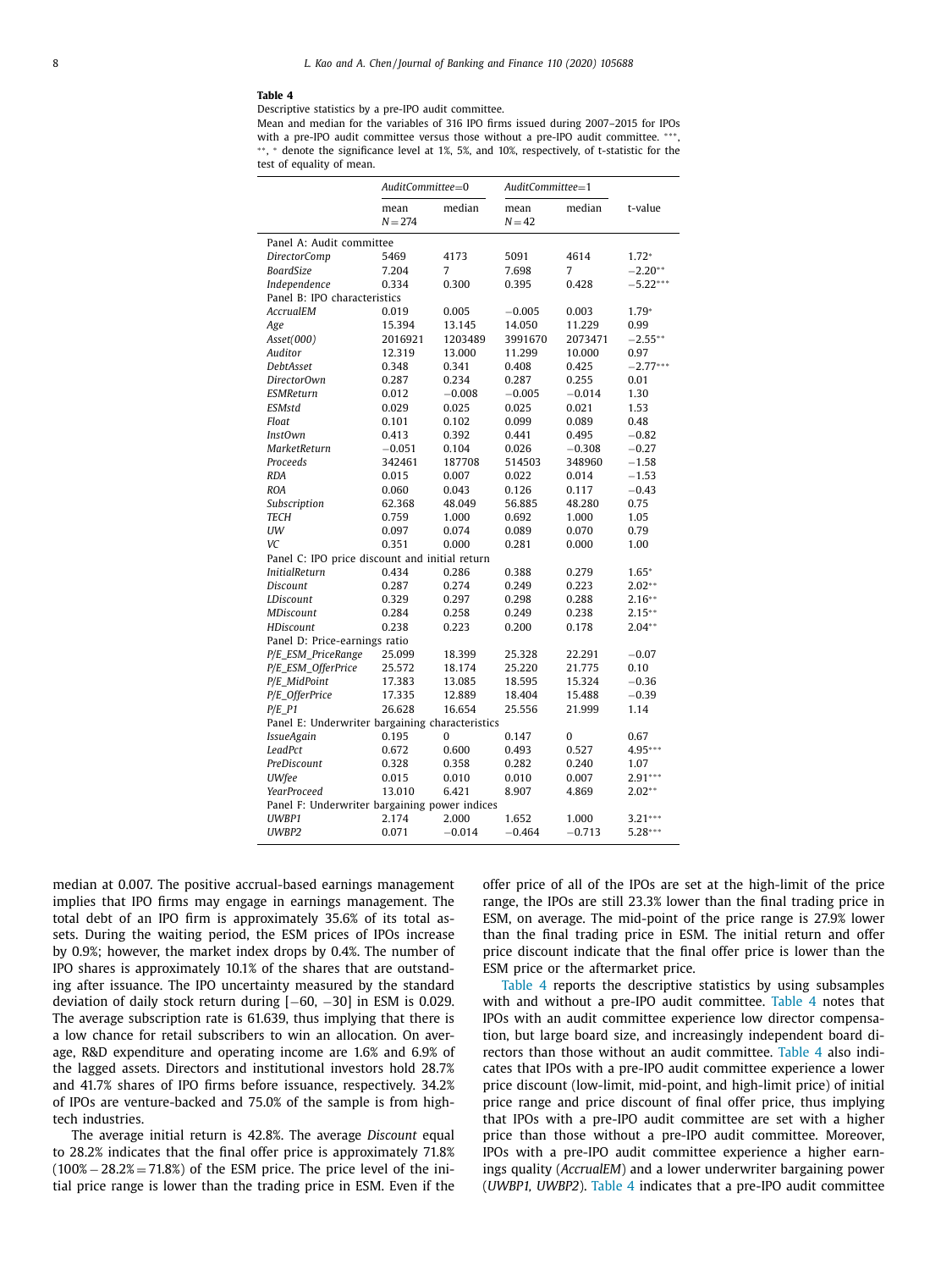#### <span id="page-8-0"></span>**Table 5**

The informativeness of ESM price on IPO pricing.

OLS regression analyses of price-earnings ratio of IPO price on price-earnings ratio of ESM price to examine the informativeness of ESM price. Regulation 2011 requires the final offer price of an IPO higher than 70% of the average ESM price during the last 10 days. In the parentheses are the t-values. \*\*\*, \*\*, \* denote the significance level at 1%, 5%, and 10%, respectively.

|                                            | Before Regulation 2011 ( $N = 145$ ) | After Regulation 2011 ( $N = 171$ ) | Entire period $(N = 316)$ |  |  |  |  |  |
|--------------------------------------------|--------------------------------------|-------------------------------------|---------------------------|--|--|--|--|--|
| Panel A: Dependent variable P/E_MidPoint   |                                      |                                     |                           |  |  |  |  |  |
| Intercept                                  | $3.704***$                           | $1.345***$                          | $2.111***$                |  |  |  |  |  |
|                                            | (4.69)                               | (5.86)                              | (4.33)                    |  |  |  |  |  |
| P/E ESM PriceRange                         | $0.436***$                           | $0.688***$                          | $0.586***$                |  |  |  |  |  |
|                                            | (20.94)                              | (121.08)                            | (47.25)                   |  |  |  |  |  |
| R <sup>2</sup>                             | 0.7576                               | 0.9887                              | 0.8777                    |  |  |  |  |  |
| Panel B: Dependent variable P/E_OfferPrice |                                      |                                     |                           |  |  |  |  |  |
| Intercept                                  | $5.161***$                           | $1.678***$                          | $3.268***$                |  |  |  |  |  |
|                                            | (5.68)                               | (5.78)                              | (5.64)                    |  |  |  |  |  |
| P/E_ESM_OfferPrice                         | $0.368***$                           | $0.668***$                          | $0.528***$                |  |  |  |  |  |
|                                            | (16.72)                              | (92.41)                             | (37.06)                   |  |  |  |  |  |
| R <sup>2</sup>                             | 0.6648                               | 0.9807                              | 0.8153                    |  |  |  |  |  |
| Panel C: Dependent variable P/E P1         |                                      |                                     |                           |  |  |  |  |  |
| Intercept                                  | $-3.019***$                          | $1.168***$                          | $-0.727*$                 |  |  |  |  |  |
|                                            | $(-4.26)$                            | (3.19)                              | $(-1.71)$                 |  |  |  |  |  |
| P/E_ESM_OfferPrice                         | $1.088***$                           | $0.916***$                          | $0.996***$                |  |  |  |  |  |
|                                            | (63.25)                              | (100.41)                            | (94.95)                   |  |  |  |  |  |
| R <sup>2</sup>                             | 0.9660                               | 0.9836                              | 0.9667                    |  |  |  |  |  |

raises the price level of the price range, final offer price, and earnings quality, and reduces the bargaining power of the underwriter.

## **5. Informativeness of ESM prices**

Chang et al. [\(2017\)](#page-14-0) show that ESM prices are informative for IPO prices, thus leading to little value uncertainty and information asymmetry in the IPO markets in Taiwan. We follow the Chang et al. [\(2017\)](#page-14-0) methodology to examine how the priceearnings ratio of the IPO price relative to the last available annual earnings by the time IPO issuance can be explained by the priceearnings ratio of ESM price relative to the last available annual earnings.

Panel A of Table 5 shows that the ESM price right before the filing of price range explains that the initial price range that is measured by using the mid-point of the range. Panel B shows that the ESM price right before the filing of the final offer price explains the final offer price and Panel C reports how the final ESM price explains the aftermarket price of the IPO. Before the Regulation 2011, ESM price explains 75.76% and 66.48% of the variation of the mid-point of IPO initial price range and the final offer price, respectively. However, the ESM price explains 96.60% of the variation of the aftermarket price. After the Regulation 2011, ESM price explains at least 98% of the variations of IPO price range, offer price, and aftermarket price. Consistent with the findings of Chang et al. [\(2017\),](#page-14-0) we confirm that ESM prices are informative for IPO pricing.

If IPO underpricing is attributable to information asymmetry, publicly available information such as ESM prices should not explain most of the variations of IPO price ranges, offer prices, or aftermarket prices. Chang et al. [\(2017\)](#page-14-0) observe that because ESM prices explain most of the variations of IPO prices, IPO underpricing should not be attributed to information asymmetry; instead, they attribute IPO underpricing in Taiwan to the bargaining power of the underwriter. In this paper, we focus on how the establishment of a pre-IPO audit committee influences IPO pricing through its effect on the bargaining power of the underwriter.

#### **6. Audit committee and IPO pricing**

# *6.1. Cost of establishing a pre-IPO audit committee*

If the establishment of a pre-IPO audit committee generates only benefits, all the IPO firms should voluntarily form an audit

#### **Table 6**

The determinants of forming a pre-IPO audit committee.

Logistic regression analysis of establishing a pre-IPO audit committee. The cost of establishing an audit committee is measured by the compensation for independent directors, the incentive to engage in accruals earnings management, and the cost of adapting to the culture change due to a newly established audit committee. In the parentheses are the t-values. \*\*\*, \*\*, \* denote the significance level at 1%, 5%, and 10%, respectively.

|                       | Parameter   | t-value   | Parameter    | t-value   |
|-----------------------|-------------|-----------|--------------|-----------|
| Intercept             | $-11.085**$ | $(-2.13)$ | $-21.089***$ | $(-4.11)$ |
| AccrualEM             | $-2.789**$  | $(-1.96)$ |              |           |
| <i>InDirectorComp</i> | $-0.325*$   | $(-1.87)$ | $-0.250**$   | $(-1.99)$ |
| lnAge                 | $-0.438**$  | $(-2.07)$ | $-0.431**$   | $(-1.97)$ |
| ESMstd                | $-17.759$   | $(-1.06)$ | $-17.760$    | $(-1.06)$ |
| <b>RDA</b>            | 11.081**    | (2.22)    | $4.170*$     | (1.72)    |
| <b>ROA</b>            | 11.863***   | (3.68)    | 11.866***    | (3.37)    |
| UW                    | 0.847       | (0.28)    | 0.848        | (0.28)    |
| VC.                   | 0.297       | (0.59)    | 0.298        | (0.59)    |
| <b>InstOwn</b>        | $-0.080$    | (0.86)    | $-0.801$     | $(-0.74)$ |
| <i>InESMMV</i>        | 0.348       | (1.53)    | $-0.519$     | $(-1.43)$ |
| <i>InAsset</i>        | $1.081***$  | (2.84)    | $1.081***$   | (2.80)    |
| TECH                  | $-0.196$    | $(-0.51)$ | $-0.197$     | $(-0.34)$ |
| Auditor               | $-0.027$    | $(-0.78)$ | $-0.027$     | $(-0.84)$ |
| Independence          | 16.794***   | (4.08)    | 16.795***    | (4.09)    |
| BoardSize             | $0.834***$  | (3.60)    | $0.832***$   | (3.60)    |
| Year                  | $0.922***$  | (3.06)    | $0.589***$   | (2.93)    |
| Pseudo $\mathbb{R}^2$ | 0.2184      |           | 0.2052       |           |

committee before issuance. Therefore, there should be some potential costs or cons for establishing a pre-IPO audit committee. In Table 6, we examine the determinants of a pre-IPO audit committee with a logistic regression model.

Teoh et al. [\(1998\)](#page-14-0) indicate that IPO firms tend to engage in earnings management to increase the proceeds for opportunistic purposes. An audit committee is supposed to protect the fairness and informativeness of financial reports. Therefore, we expect that the accrual-based earnings management should be limited under the existence of a pre-IPO audit committee. If firms have incentives for engaging in accruals earnings management, they are less likely to establish a pre-IPO audit committee. We use the ex post accruals earnings management as the ex ante incentive for engaging in accruals earnings management.

Firms pay their board directors. In Taiwan, an audit committee consists of independent directors and should not be less than three persons in number. The compensation for all the independent directors is the cost of forming an audit committee. We expect that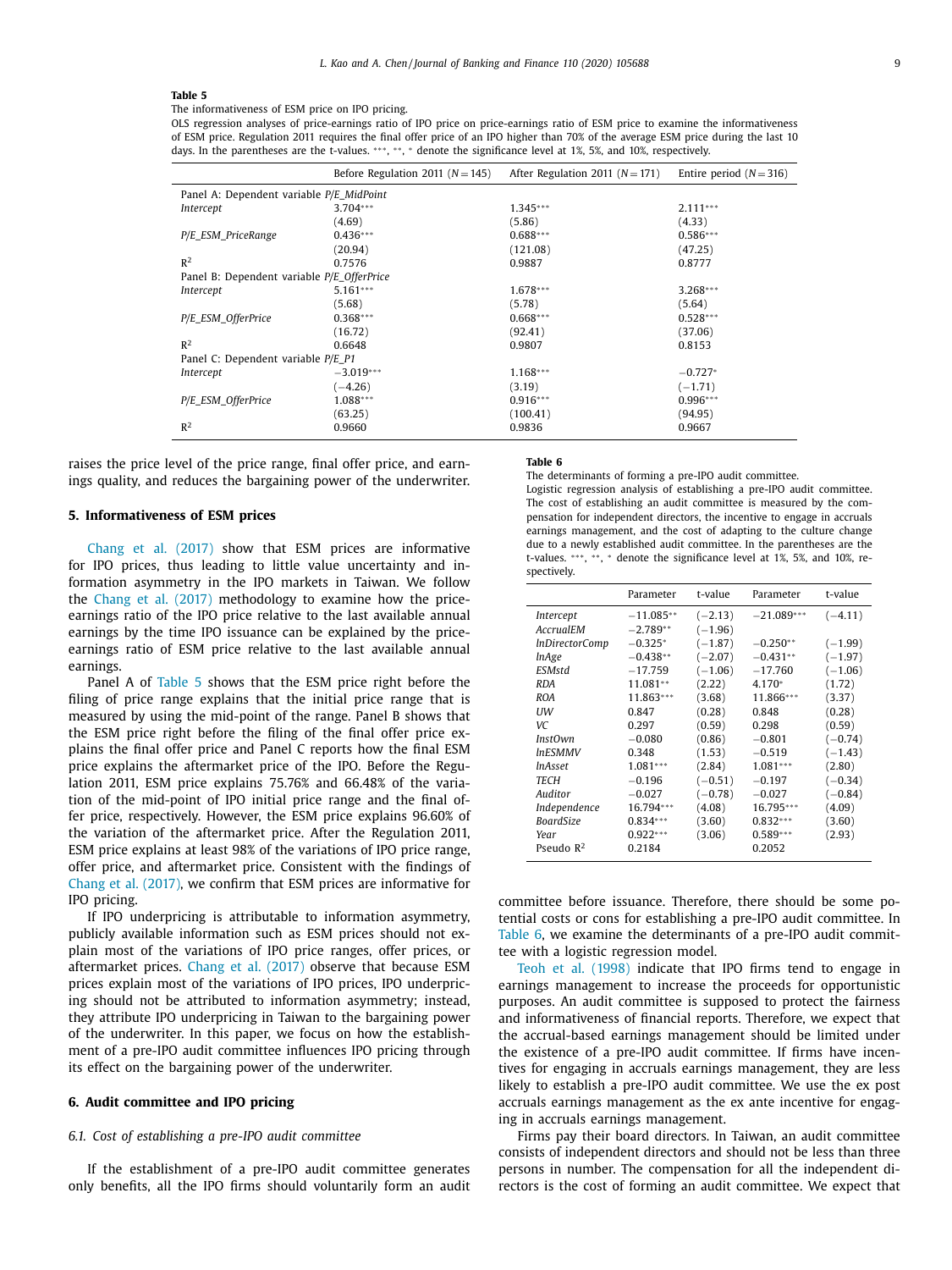the incentive to establish an audit committee declines with the compensation for independent directors. We use the logarithm of the compensation, including the annual salary and bonus for independent directors, as the monetary cost for establishing an audit committee. [Carrillo](#page-14-0) and Gromb (2007) argue that older firms are less prone to adapting to an environmental change and that culture inertia increases with age. Adapting to potential culture changes because of a newly established audit committee is also a cost of establishing an audit committee. We use age as a measure of cost of potential culture change because of a newly established audit committee.

Columns  $#1$  and  $#2$  of [Table](#page-8-0) 6 show that as expected, the establishment of a pre-IPO audit committee is negatively related to the incentive of engaging in accruals earnings management before issuance (coefficient of *AccrualEM* = −2.789, t-value = −1.96), the cost of compensation for independent directors (coefficient of *lnDirectorComp* =  $-0.325$ , t-value =  $-1.87$ ), and the cost of adapting to cultural changes from a newly established audit committee (coefficient of  $ln A \text{g}e = -0.438$  with t-value =  $-2.07$ ).

The control variables of the logistic regression indicate that more profitable IPOs, larger IPO firms, younger IPO firms, and IPOs with increased R&D expenditure and independent board directors or a larger board are increasingly likely to voluntarily establish an audit committee before issuance. Coles et al. [\(2008\)](#page-14-0) and Lehn et al. [\(2009\)](#page-14-0) indicate that the scope of complexity of firm operations lead to the establishment of an audit committee. Complexity of business operations increase with R&D expenditure and necessitate increased monitoring from an audit committee to reinforce corporate governance. Larger firms are increasingly likely to obey regulations to form an audit committee. Profitable firms can afford the cost of forming an audit committee. An audit committee requires at least three independent directors to enlarge the board size. The likelihood of forming an audit committee increases with the percentage of independent board directors. [Table](#page-8-0) 6 also shows that we still reach similar results when dropping the ex-post accruals as an independent variable.

#### *6.2. Underwriter bargaining power*

We argue that a pre-IPO audit committee influences IPO prices based on its effect to reduce underwriter bargaining power. We employ a 2SLS regression to take care of the endogeneity of a pre-IPO audit committee for examining the effect of a pre-IPO audit committee on the bargaining power of the underwriter.<sup>10</sup> [Table](#page-8-0) 6 indicates that board independence and board size influence the establishment of an audit committee. To ensure that our results are specific for the presence of a pre-IPO audit committee instead of board independence or board size, we also include board independence and board size as control variables.

Table 7 shows that the bargaining power of the underwriter decreases with the establishment of a pre-IPO audit committee (coefficient = −0.311 with t-value = −1.99 for *UWBP1*; coeffi $cient = -0.272$  with t-value =  $-1.93$  for *UWBP2*). The presence of a pre-IPO audit committee provides the IPO firm with increased power to bargain with the underwriters for going public, thus reducing the bargaining power of the underwriter. Another explanation for the negative relationship between underwriter bargaining power and the presence of a pre-IPO audit committee is the substitution effect. IPO firms hiring an audit committee before an issuance are more likely to hire less prestigious underwriters with inferior track records and market share.<sup>11</sup>

#### **Table 7**

2SLS regression analyses for underwriter bargaining power.

The second-stage regression analyses for underwriter bargaining power of IPOs issued during 2007–2015. In the parentheses are the t-values. \*\*\*, \*\*, \* denote the significance level at 1%, 5%, and 10%, respectively.

|                                                                                                                                                                                                                                                         | Dependent variable: UWBP1                                                                                                                                                                           |                                                                                                                                                                                                      |                                                                                                                                                                                                      | Dependent variable: UWBP2                                                                                                                                                                            |
|---------------------------------------------------------------------------------------------------------------------------------------------------------------------------------------------------------------------------------------------------------|-----------------------------------------------------------------------------------------------------------------------------------------------------------------------------------------------------|------------------------------------------------------------------------------------------------------------------------------------------------------------------------------------------------------|------------------------------------------------------------------------------------------------------------------------------------------------------------------------------------------------------|------------------------------------------------------------------------------------------------------------------------------------------------------------------------------------------------------|
|                                                                                                                                                                                                                                                         | Parameter                                                                                                                                                                                           | t-value                                                                                                                                                                                              | Parameter                                                                                                                                                                                            | t-value                                                                                                                                                                                              |
| Intercept<br><b>AuditCommittee</b><br>AccrualEM<br>UW<br><i>InProceeds</i><br><b>RDA</b><br><b>ROA</b><br>VC.<br><b>InstOwn</b><br><b>TECH</b><br>Auditor<br><i>InAge</i><br>Director0wn<br><b>DebtAsset</b><br><i>InAsset</i><br>Float<br>Independence | $-5.678$<br>$-0.311**$<br>$-0.109$<br>$3.553***$<br>$-0.434***$<br>0.296<br>$-1.102$<br>$-0.066$<br>$-0.004$<br>0.084<br>0.005<br>0.127<br>$-0.292$<br>$0.921**$<br>$-0.217**$<br>$-2.610$<br>0.003 | $(-0.05)$<br>$(-1.99)$<br>$(-0.17)$<br>(4.20)<br>$(-4.27)$<br>(0.11)<br>$(-0.98)$<br>$(-0.55)$<br>$(-0.01)$<br>(0.58)<br>(0.71)<br>(1.38)<br>$(-0.68)$<br>(2.17)<br>$(-1.99)$<br>$(-0.84)$<br>(0.10) | $-376.120**$<br>$-0.272*$<br>$-0.184$<br>$1.708**$<br>$-0.402***$<br>$-0.626$<br>$-1.072$<br>0.045<br>$-0.054$<br>0.133<br>$-0.007$<br>0.058<br>0.414<br>$0.217*$<br>$-0.158**$<br>$-0.837$<br>0.799 | $(-5.45)$<br>$(-1.93)$<br>$(-0.36)$<br>(2.28)<br>$(-7.81)$<br>$(-0.38)$<br>$(-1.53)$<br>(0.60)<br>$(-0.29)$<br>(1.47)<br>$(-1.39)$<br>(0.98)<br>(1.55)<br>(1.82)<br>$(-2.32)$<br>$(-0.43)$<br>(1.39) |
| <b>BoardSize</b><br>Year<br>Year2011<br>$R^2$                                                                                                                                                                                                           | $-0.016$<br>$-0.007$<br>$-0.275*$<br>0.3184                                                                                                                                                         | $(-0.37)$<br>$(-0.10)$<br>$(-1.88)$                                                                                                                                                                  | $-0.024$<br>$-0.191$<br>$-1.894***$<br>0.6034                                                                                                                                                        | $(-0.89)$<br>$(-1.37)$<br>$(-12.30)$                                                                                                                                                                 |

Moreover, board independence or board size is not significant for the bargaining power of the underwriter (coefficient of *Independenc*e = 0.003 with t-value = 0.10, coefficient of *BoardSize* = −0.016 with t-value = −0.37 for *UWBP1*; coefficient of *Independenc*e = 0.799 with t-value = 1.39, coefficient of *Board-Size* = −0.024 with t-value = −0.89 for *UWBP2*). Therefore, the effect of the presence of an audit committee on the bargaining power of the underwriter is not caused by board independence or board size. Table 7 also shows that underwriter bargaining power is negatively related to the proceeds size, firm size, and the Regulation 2011. The bargaining power of the underwriter increases with underwriter prestige and firm leverage.

#### *6.3. Setting an initial price range*

Studies show that an audit committee reduces information asymmetry by raising the financial reporting quality to improve IPO pricing efficiency. In the previous section, we have shown that the establishment of a pre-IPO audit committee reduces the bargaining power of the underwriter. Both the reduced information asymmetry and the bargaining power of the underwriter help to raise the IPO prices to reduce price discount and the underpricing of IPOs. However, [Table](#page-8-0) 5 shows that there is little information asymmetry in the IPO markets in Taiwan because of the informative ESM prices. Therefore, we conjecture that the reduced bargaining power of the underwriter, instead of the increased financial reporting quality improves IPO pricing efficiency in Taiwan.

Setting an initial price range is crucial because based on regulations, the final offer price of an IPO must fall within the initial price range. Therefore, the final offer price of an IPO in Taiwan is somewhat determined when an underwriter files the initial price range to FSC. The higher price level of an initial price range or a lower price discount of the range implies a higher final offer price. [Table](#page-8-0) 5 shows that the ESM price can almost fully explain the price level of the initial price range. Therefore, we examine whether a pre-IPO audit committee, financial reporting quality, and the bargaining power of the underwriter influence the discount of the initial price range that is relative to the ESM price.

<sup>&</sup>lt;sup>10</sup> The first-stage regression of 2SLS is omitted to save space. Logarithm of director compensation is used as the instrumental variable.

<sup>&</sup>lt;sup>11</sup> We thank an anonymous referee for raising this to us.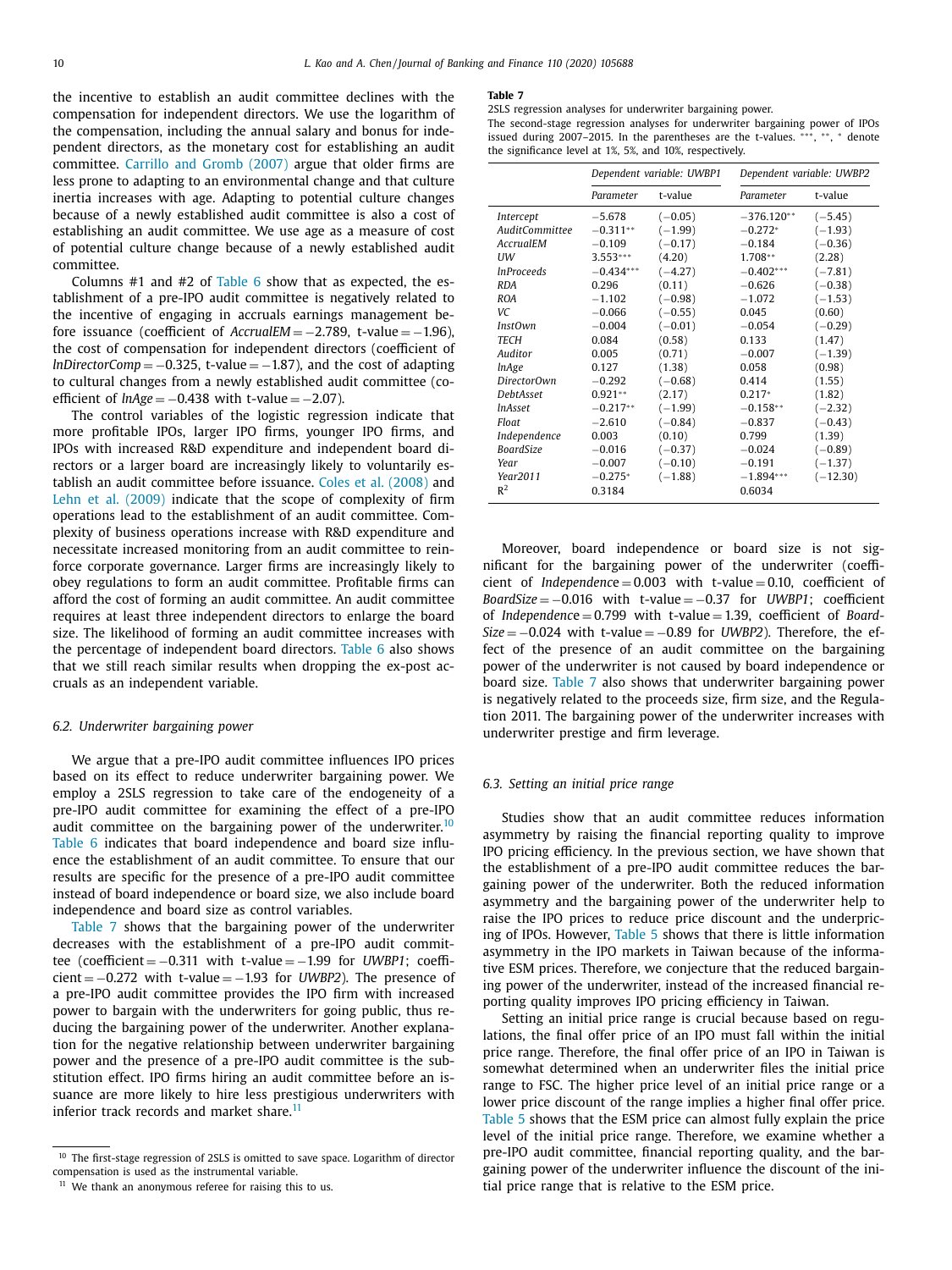#### <span id="page-10-0"></span>**Table 8**

2SLS regression analyses for discount of mid-point of an initial price range.

The second-stage regression analyses for the discount of mid-point of an initial price range of IPOs issued during 2007–2015 relative to the last available price in ESM before filling the price range. This table is to examine whether financial reporting quality (*AccrualEM*) or underwriter bargaining power (*UWBP1, UWBP2*) influences the setting of initial price range and the moderation effect of Regulation 2011 on relation between underwriter bargaining power and IPO pricing. In the parentheses are the t-values. ∗∗∗, ∗ ∗, <sup>∗</sup> denote the significance level at 1%, 5%, and 10%, respectively.

|                    | Dependent variable: MDiscount    |                                   |                                    |                                    |                                 |                                 |
|--------------------|----------------------------------|-----------------------------------|------------------------------------|------------------------------------|---------------------------------|---------------------------------|
|                    | #1                               | #2                                | #3                                 | #4                                 | #5                              | #6                              |
| Intercept          | 2.076                            | 32.281                            | $-16.055$                          | $-16.461$                          | 7.353                           | 6.551                           |
| AuditCommittee     | (0.08)<br>$-0.030*$<br>$(-1.95)$ | (0.88)<br>$-0.109**$<br>$(-1.96)$ | $(-1.43)$<br>$-0.008$<br>$(-1.41)$ | $(-1.47)$<br>$-0.004$<br>$(-1.23)$ | (0.69)<br>$-0.009$<br>$(-1.49)$ | (0.62)<br>$-0.007$<br>$(-1.40)$ |
| AccrualEM          |                                  | $-0.234$<br>$(-1.32)$             | $-0.215$<br>$(-1.01)$              | $-0.125$<br>$(-1.38)$              | $-0.103$<br>$(-1.46)$           | $-0.089$<br>$(-1.08)$           |
| UWBP1              |                                  |                                   | $0.016***$<br>(2.78)               | $0.025***$<br>(3.30)               |                                 |                                 |
| $UWBP1*$           |                                  |                                   |                                    | $-0.018*$                          |                                 |                                 |
| Year2011           |                                  |                                   |                                    | $(-1.84)$                          |                                 |                                 |
| UWBP2              |                                  |                                   |                                    |                                    | $0.075***$<br>(8.11)            | $0.082***$<br>(7.74)            |
| UWBP2*<br>Year2011 |                                  |                                   |                                    |                                    |                                 | $-0.018*$                       |
| ESMstd             | 0.666                            |                                   |                                    |                                    |                                 | $(-1.88)$                       |
|                    |                                  | 0.638<br>(0.74)                   | 0.219<br>(0.63)                    | 0.202<br>(0.58)                    | 0.222<br>(0.70)                 | 0.233                           |
| <i>InProceeds</i>  | (1.14)<br>0.001                  | $-0.002$                          | $0.016*$                           | $0.018**$                          | $0.034***$                      | (0.73)<br>$0.034***$            |
|                    | (0.13)                           | $(-0.11)$                         | (1.92)                             | (2.07)                             | (4.16)                          | (4.17)                          |
| <i>InAsset</i>     | $-0.048**$                       | $-0.085***$                       | $-0.026**$                         | $-0.027**$                         | $-0.016*$                       | $-0.018*$                       |
|                    | $(-2.14)$                        | $(-2.63)$                         | $(-2.36)$                          | $(-2.48)$                          | $(-1.65)$                       | $(-1.80)$                       |
| <b>RDA</b>         | 0.257                            | 0.138                             | $-0.072$                           | $-0.051$                           | $-0.031$                        | 0.012                           |
|                    | (0.25)                           | (0.09)                            | $(-0.29)$                          | $(-0.20)$                          | $(-0.14)$                       | (0.06)                          |
| <b>ROA</b>         | 0.006                            | $-0.149$                          | $-0.105$                           | $-0.126$                           | $-0.060$                        | $-0.066$                        |
|                    | (0.02)                           | $(-0.32)$                         | $(-0.94)$                          | $(-1.13)$                          | $(-0.59)$                       | $(-0.65)$                       |
| <i>InAge</i>       | $-0.052$                         | $-0.001$                          | $-0.015$                           | $-0.013$                           | $-0.016*$                       | $-0.015$                        |
|                    | $(-1.51)$                        | $(-0.06)$                         | $(-1.51)$                          | $(-1.31)$                          | $(-1.79)$                       | $(-1.57)$                       |
| DebtAsset          | 0.194                            | 0.237                             | 0.032                              | 0.030                              | 0.015                           | 0.020                           |
|                    | (1.34)                           | (1.57)                            | (0.76)                             | (0.71)                             | (0.40)                          | (0.52)                          |
| Float              | $-0.646$                         | $-0.079$                          | $-0.022$                           | $-0.024$                           | 0.070                           | 0.077                           |
|                    | $(-0.86)$                        | $(-0.07)$                         | $(-0.07)$                          | $(-0.08)$                          | (0.24)                          | (0.27)                          |
| DirectorOwn        | $-0.003$                         | 0.019                             | 0.075                              | 0.078                              | 0.030                           | 0.031                           |
|                    | $(-0.03)$                        | (0.15)                            | (1.60)                             | (1.58)                             | (0.75)                          | (0.78)                          |
| <b>InstOwn</b>     | $-0.094$                         | 0.041                             | $-0.015$                           | $-0.012$                           | $-0.005$                        | $-0.003$                        |
|                    | $(-1.43)$                        | (0.45)                            | $(-0.50)$                          | $(-0.40)$                          | $(-0.18)$                       | $(-0.12)$                       |
| Auditor            | $-0.001$                         | $-0.001$                          | $-0.001$                           | $-0.001$                           | 0.001                           | 0.001                           |
|                    | $(-0.95)$                        | $(-0.47)$                         | $(-0.32)$                          | $(-0.31)$                          | (0.36)                          | (0.21)                          |
| UW                 | $-0.223*$                        | $-0.395**$                        | $-0.150*$                          | $-0.158**$                         | $-0.205***$                     | $-0.189***$                     |
| VC                 | $(-1.87)$                        | $(-2.08)$                         | $(-1.93)$                          | $(-2.03)$                          | $(-2.94)$                       | $(-2.68)$                       |
|                    | $-0.029$<br>$(-1.23)$            | 0.009                             | $-0.022*$                          | $-0.023*$                          | $-0.022**$                      | $-0.023**$                      |
| <b>TECH</b>        | $-0.021$                         | (0.28)<br>0.028                   | $(-1.82)$<br>0.006                 | $(-1.93)$<br>0.010                 | $(-2.01)$<br>0.001              | $(-2.12)$<br>0.002              |
|                    | $(-0.69)$                        | (0.63)                            | (0.45)                             | (0.72)                             | (0.02)                          | (0.20)                          |
| Independence       | $-0.085$                         | 0.124                             | $-0.082$                           | $-0.082$                           | $-0.100$                        | $-0.105$                        |
|                    | $(-0.63)$                        | (0.63)                            | $(-1.10)$                          | $(-1.11)$                          | $(-1.48)$                       | $(-1.55)$                       |
| BoardSize          | $-0.006$                         | $-0.012$                          | $-0.004$                           | $-0.004$                           | $-0.003$                        | $-0.003$                        |
|                    | $(-0.67)$                        | $(-0.89)$                         | $(-0.99)$                          | $(-0.96)$                          | $(-0.80)$                       | $(-0.82)$                       |
| Year               | $-0.001$                         | $-0.015$                          | 0.008                              | 0.008                              | $-0.003$                        | $-0.003$                        |
|                    | $(-0.04)$                        | $(-0.84)$                         | (1.46)                             | (1.50)                             | $(-0.69)$                       | $(-0.61)$                       |
| Year2011           | $-0.015*$                        | $-0.082*$                         | $-0.053**$                         | $-0.015$                           | $-0.063**$                      | $-0.057**$                      |
|                    | $(-1.80)$                        | $(-1.72)$                         | $(-2.07)$                          | $(-1.47)$                          | $(-2.29)$                       | $(-2.05)$                       |
| R <sup>2</sup>     | 0.5318                           | 0.5413                            | 0.5516                             | 0.5534                             | 0.6291                          | 0.6313                          |

Table 8 measures the mid-point of an initial price range that is relative to the trading price in ESM to examine the price discount of an initial price range.<sup>12</sup> If the presence of a pre-IPO audit committee helps to raise IPO price, it should reduce the discount of the price level of the initial price range. Under information asymmetry, a pre-IPO audit committee raises the price level of the price range by providing increased quality of financial reporting. On the other hand, under agency problem, the presence of a pre-IPO audit committee raises the price range by reducing the bargaining power of the underwriter.

Columns #1 and #2 of Table 8 show that without controlling for the bargaining power of the underwriter, *AuditCommittee* is significantly negatively related to *MDiscount* (coefficient = −0.030, tvalue =  $-1.95$  in Column #1; coefficient =  $-0.109$ , t-value =  $-1.96$ in Column #2). Without controlling for the bargaining power of the underwriter, a pre-IPO audit committee raises the price level of the initial price range. Column #2 of Table 8 also shows that even without controlling for the bargaining power of the underwriter, the financial reporting quality measured by *AccrualEM* is not related to the discount of the price range (coefficient =  $-0.234$  with

<sup>&</sup>lt;sup>12</sup> We reach similar results by measuring the price discount of low-limit or highlimit of an initial price range relative to the ESM price.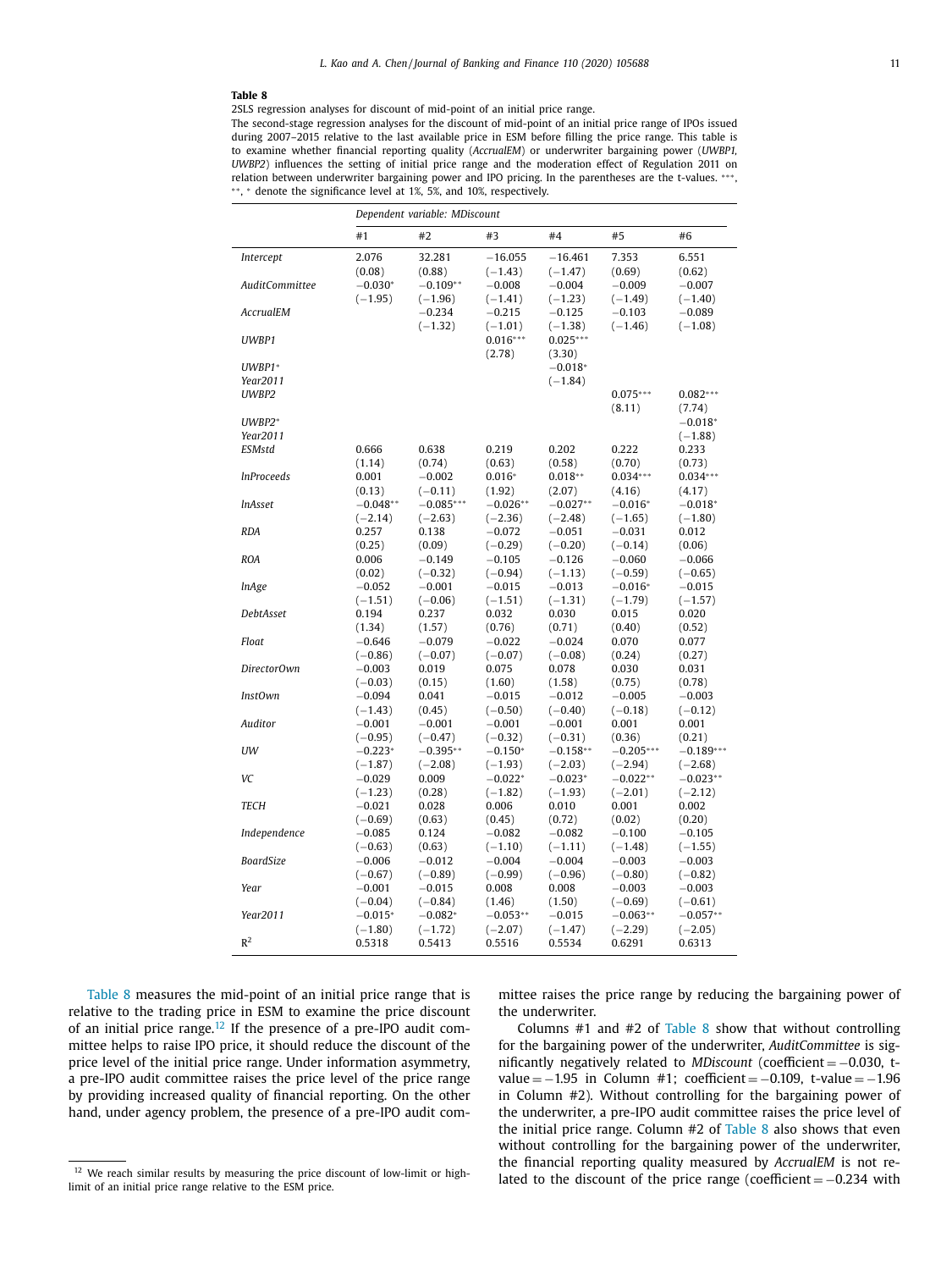<span id="page-11-0"></span>t-value  $= -1.32$ ). The low information asymmetry in the IPO markets in Taiwan leads to the insignificance of the financial reporting quality.

Columns  $#3$  and  $#5$  of [Table](#page-10-0) 8 indicate that the bargaining power of the underwriter increases the price discount (coefficient of  $UWBP1 = 0.016$  and  $t$ -value = 2.78 in Column #3; coefficient of  $UWBP2 = 0.075$  and t-value = 8.11 in Column #5), thus implying that a powerful underwriter sets a low price level on price range. Columns #4 and #6 further show that the effect of the bargaining power of the underwriter on the price range reduces with the passage of Regulation 2011. Regulation 2011 restricts the final offer price, thus mitigating the effect of the bargaining power on the underwriter on IPO pricing.

# *6.4. Setting a final offer price*

An IPO final offer price is set based on all the available information before issuance, including bidders' demand, through a book-

#### **Table 9**

2SLS regression analyses for the discount of final offer price. The second-stage regression analyses for the discount of final offer price of IPOs issued during 2007–2015 relative to the last available ESM price before filing the offer price. This table is to examine whether underwriter bargaining power (*UWBP1, UWBP2*) influences discount of offer price and the moderation effect of Regulation 2011 on relation between underwriter bargaining power and IPO pricing even including information about retail subscription and stock return from ESM. In the parentheses are the t-values. \*\*\*, \*\*, <sup>∗</sup> denote the significance level at 1%, 5%, and 10%, respectively.

|                   | Dependent variable: Discount |                       |                       |                    |                 |                      |
|-------------------|------------------------------|-----------------------|-----------------------|--------------------|-----------------|----------------------|
|                   | #1                           | #2                    | #3                    | #4                 | #5              | #6                   |
| Intercept         | $-12.512$                    | 2.238                 | $-15.687$             | 1.268              | 4.211           | 10.456               |
|                   | $(-1.05)$                    | (0.22)                | $(-1.53)$             | (0.13)             | (0.42)          | (1.07)               |
| AuditCommittee    | $-0.025*$                    | $-0.002$              | $-0.003$              | $-0.004$           | $-0.001$        | $-0.001$             |
|                   | $(-1.92)$                    | $(-0.85)$             | $(-0.79)$             | $(-0.73)$          | $(-0.66)$       | $(-0.76)$            |
| AccrualEM         | $-0.068$                     | $-0.008$              | $-0.025$              | $-0.030$           | $-0.027$        | $-0.022$             |
|                   | $(-1.02)$                    | $(-0.25)$             | $(-0.38)$             | $(-0.54)$          | $(-0.61)$       | $(-0.41)$            |
| Subscription      |                              | $0.001***$            |                       | $0.001***$         |                 | $0.001***$           |
|                   |                              | (6.82)                |                       | (6.59)             |                 | (4.26)               |
| UWBP1             |                              |                       | $0.022***$            | $0.017**$          |                 |                      |
|                   |                              |                       | (3.09)                | (2.57)             |                 |                      |
| $UWBP1*$          |                              |                       | $-0.018**$            | $-0.019**$         |                 |                      |
| Year2011          |                              |                       | $(-1.96)$             | $(-2.26)$          | $0.071***$      |                      |
| UWBP2             |                              |                       |                       |                    | (7.22)          | $0.053***$<br>(5.06) |
| UWBP2*            |                              |                       |                       |                    | $-0.025*$       | $-0.021*$            |
| Year2011          |                              |                       |                       |                    | $(-1.87)$       | $(-1.82)$            |
| <b>ESMReturn</b>  |                              | $0.486***$            | $0.493***$            | $0.482***$         | $0.516***$      | $0.503***$           |
|                   |                              | (9.70)                | (9.23)                | (9.70)             | (10.39)         | (10.43)              |
| MarketReturn      | $0.006***$                   | 0.001                 | 0.001                 | 0.001              | 0.001           | $-0.001$             |
|                   | (2.64)                       | (0.22)                | (0.50)                | (0.22)             | (0.10)          | $(-0.02)$            |
| <i>InProceeds</i> | 0.010                        | $-0.002$              | $0.017*$              | 0.001              | $0.030***$      | $0.015*$             |
|                   | (1.21)                       | $(-0.39)$             | (1.72)                | (0.22)             | (3.95)          | (1.91)               |
| <b>RDA</b>        | 0.233                        | 0.150                 | 0.017                 | 0.168              | 0.080           | 0.166                |
|                   | (0.86)                       | (0.68)                | (0.07)                | (0.77)             | (0.36)          | (0.78)               |
| <b>ROA</b>        | $-0.113$                     | $-0.107$              | $-0.138$              | $-0.123$           | $-0.080$        | $-0.079$             |
|                   | $(-0.95)$                    | $(-1.12)$             | $(-1.33)$             | $(-1.27)$          | $(-0.84)$       | $(-0.85)$            |
| UW                | $-0.156*$                    | $-0.106*$             | $-0.191***$           | $-0.140**$         | $-0.199***$     | $-0.159**$           |
|                   | $(-1.94)$                    | $(-1.66)$             | $(-2.65)$             | $(-2.08)$          | $(-2.99)$       | $(-2.43)$            |
| VC                | $-0.021$                     | $-0.028***$           | $-0.025**$            | $-0.028***$        | $-0.025**$      | $-0.027***$          |
|                   | $(-1.64)$                    | $(-2.69)$             | $(-2.26)$             | $(-2.77)$          | $(-2.45)$       | $(-2.74)$            |
| InstOwn           | $-0.025$                     | $-0.012$              | $-0.020$              | $-0.009$           | $-0.014$        | $-0.009$             |
|                   | $(-0.80)$                    | $(-0.47)$             | $(-0.71)$             | $(-0.37)$          | $(-0.56)$       | $(-0.39)$            |
| <b>TECH</b>       | 0.004                        | 0.011                 | 0.017                 | 0.014              | 0.010           | 0.009                |
| Auditor           | (0.28)<br>$-0.001$           | (0.91)<br>$-0.001$    | (1.32)<br>$-0.001$    | (1.18)<br>$-0.001$ | (0.81)<br>0.001 | (0.76)<br>$-0.001$   |
|                   | $(-0.14)$                    | $(-0.71)$             | $(-0.24)$             | $(-0.75)$          | (0.05)          | $(-0.41)$            |
| <i>InAge</i>      | $-0.008$                     | $-0.009$              | $-0.011$              | $-0.008$           | $-0.014$        | $-0.011$             |
|                   | $(-0.83)$                    | $(-1.07)$             | $(-1.23)$             | $(-0.93)$          | $(-1.62)$       | $(-1.38)$            |
| DirectorOwn       | 0.059                        | 0.030                 | $0.070*$              | 0.035              | 0.036           | 0.021                |
|                   | (1.25)                       | (0.78)                | (1.73)                | (0.94)             | (0.97)          | (0.59)               |
| <b>DebtAsset</b>  | 0.051                        | $-0.015$              | 0.042                 | $-0.023$           | 0.038           | $-0.004$             |
|                   | (1.12)                       | $(-0.42)$             | (1.07)                | $(-0.60)$          | (1.03)          | $(-0.11)$            |
| <i>InAsset</i>    | $-0.026**$                   | 0.009                 | $-0.031***$           | 0.009              | $-0.023**$      | 0.002                |
|                   | $(-2.27)$                    | (0.84)                | $(-3.01)$             | (0.79)             | $(-2.36)$       | (0.22)               |
| Float             | $-0.033$                     | 0.411                 | $-0.057$              | 0.409              | 0.014           | 0.316                |
|                   | $(-0.10)$                    | (1.47)                | $(-0.20)$             | (1.48)             | (0.05)          | (1.18)               |
| Independence      | $-0.070$                     | $-0.100$              | $-0.061$              | $-0.102$           | $-0.097$        | $-0.116$             |
|                   | $(-0.88)$                    | $(-1.25)$             | $(-0.90)$             | $(-1.60)$          | $(-1.52)$       | $(-1.57)$            |
| <b>BoardSize</b>  | $-0.003$                     | $-0.003$              | $-0.002$              | $-0.003$           | $-0.001$        | $-0.002$             |
|                   | $(-0.63)$                    | $(-0.80)$             | $(-0.53)$             | $(-0.73)$          | $(-0.33)$       | $(-0.54)$            |
| Year              | 0.006                        | $-0.001$              | 0.007                 | $-0.001$           | $-0.002$        | $-0.005$             |
| Year2011          | (1.08)                       | $(-0.22)$<br>$-0.003$ | (1.56)                | $(-0.13)$          | $(-0.41)$       | $(-1.08)$<br>0.047   |
|                   | $-0.042$<br>$(-1.53)$        | $(-0.15)$             | $-0.006$<br>$(-0.22)$ | 0.034<br>(1.18)    | 0.047<br>(1.49) | (1.07)               |
| $R^2$             | 0.5701                       | 0.7215                | 0.6848                | 0.7287             | 0.7291          | 0.7446               |
|                   |                              |                       |                       |                    |                 |                      |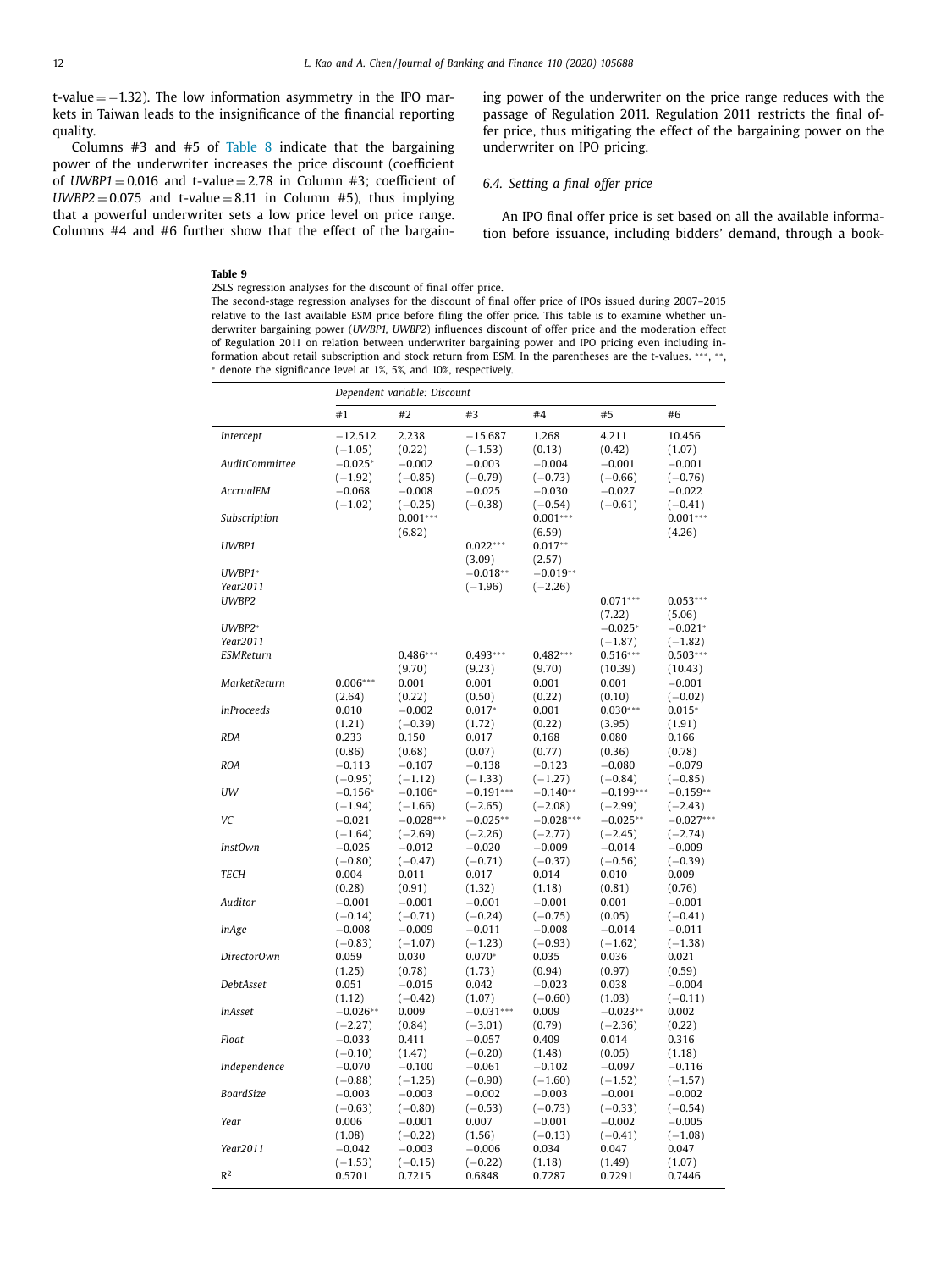<span id="page-12-0"></span>building process, retail subscribers' demand through public subscription, and more importantly, the trading information in ESM before issuance. We employ *Discount* (the final offer price relative to the trading price in ESM) and *InitialReturn* (the return from the final offer price to the first close price in the aftermarket) to examine the efficiency of the final offer price. *InitialReturn* is popularly used to measure IPO underpricing because trading price before issuance is unavailable for most listing exchanges.

[Table](#page-11-0) 9 reports the effect of a pre-IPO audit committee and the bargaining power of the underwriter on the offer price discount. Similar to the findings on the initial price range in [Table](#page-10-0) 8, Column #1 of [Table](#page-11-0) 9 shows that *AuditCommittee* is negatively related to the offer price discount (coefficient =  $-0.025$ , t-value =  $-1.92$ ) without controlling for the retail subscription that is revealed during the waiting period or the bargaining power of the underwriter. With retail subscription (*Subscription*) and ESM price re-

# **Table 10**

2SLS regression analyses for IPO underpricing.

The second-stage regression analyses for IPO underpricing measured by initial return of IPOs issued during 2007–2015. This table is to examine whether underwriter bargaining power (*UWBP1, UWBP2*) influences initial return and the moderation effect of Regulation 2011 on relation between underwriter bargaining power and IPO pricing even including information about retail subscription and stock return from ESM. In the parentheses are the t-values. ∗∗∗, ∗ ∗, <sup>∗</sup> denote the significance level at 1%, 5%, and 10%, respectively.

|                   | Dependent variable: InitialReturn |                      |                         |                         |                        |                        |
|-------------------|-----------------------------------|----------------------|-------------------------|-------------------------|------------------------|------------------------|
|                   | #1                                | #2                   | #3                      | #4                      | #5                     | #6                     |
| Intercept         | $-73.480*$                        | $-70.202*$           | 11.389                  | 24.203                  | 35.077                 | 24.904                 |
|                   | $(-1.80)$                         | $(-1.83)$            | (0.31)                  | (0.81)                  | (0.94)                 | (0.82)                 |
| AuditCommittee    | $-0.040**$                        | $-0.022$             | $-0.010$                | $-0.016$                | $-0.029$               | $-0.026$               |
|                   | $(-2.05)$                         | $(-1.30)$            | $(-1.15)$               | $(-1.29)$               | $(-1.44)$              | $(-1.49)$              |
| AccrualEM         | $-0.358$                          | $-0.401$             | $-0.398$                | $-0.248$                | $-0.235$               | $-0.225$               |
|                   | $(-1.49)$                         | $(-1.28)$            | $(-1.31)$               | $(-1.21)$               | $(-1.21)$              | $(-1.01)$              |
| Subscription      |                                   |                      | $0.003***$              | $0.001**$               | $0.002***$             | $0.001**$              |
| UWBP1             |                                   |                      | (7.21)<br>$0.050**$     | (2.44)<br>0.007         | (4.97)                 | (1.98)                 |
|                   |                                   |                      | (1.99)                  | (0.34)                  |                        |                        |
| UWBP1*            |                                   |                      | $-0.086***$             | $-0.036*$               |                        |                        |
| Year2011          |                                   |                      | $(-2.68)$               | $(-1.88)$               |                        |                        |
| UWBP2             |                                   |                      |                         |                         | $0.138***$             | 0.020                  |
|                   |                                   |                      |                         |                         | (3.39)                 | (0.59)                 |
| UWBP2*            |                                   |                      |                         |                         | $-0.073*$              | $-0.028*$              |
| Year2011          |                                   |                      |                         |                         | $(-1.94)$              | $(-0.67)$              |
| <b>Discount</b>   |                                   |                      |                         | $2.004***$              |                        | 2.003***               |
|                   |                                   |                      |                         | (11.81)                 |                        | (11.42)                |
| <b>ESMReturn</b>  |                                   | $1.221***$           | $1.111***$              | 0.099                   | $1.172***$             | 0.107                  |
|                   |                                   | (6.06)               | (6.06)                  | (0.58)                  | (6.41)                 | (0.61)                 |
| MarketReturn      | $0.021**$                         | 0.007                | 0.005                   | 0.004                   | 0.003                  | 0.003                  |
|                   | (2.56)                            | (0.97)               | (0.70)                  | (0.71)                  | (0.46)                 | (0.62)                 |
| <i>InProceeds</i> | 0.018                             | 0.018                | $-0.030$                | $-0.031$                | 0.006                  | $-0.024$               |
| <b>RDA</b>        | (0.58)<br>2.188**                 | (0.62)<br>1.540*     | $(-1.05)$<br>$2.161***$ | $(-1.35)$<br>$1.606**$  | (0.21)<br>2.107***     | $(-0.94)$<br>1.604**   |
|                   | (2.32)                            | (1.73)               | (2.66)                  | (2.43)                  | (2.60)                 | (2.40)                 |
| <b>ROA</b>        | $-0.637$                          | $-0.621$             | $-0.496$                | $-0.069$                | $-0.316$               | $-0.013$               |
|                   | $(-1.54)$                         | $(-1.60)$            | $(-1.40)$               | $(-0.24)$               | $(-0.90)$              | $(-0.05)$              |
| UW                | $-0.555**$                        | $-0.485*$            | $-0.389$                | $-0.082$                | $-0.451*$              | $-0.107$               |
|                   | $(-2.01)$                         | $(-1.87)$            | $(-1.58)$               | $(-0.41)$               | $(-1.85)$              | $(-0.53)$              |
| VC                | $-0.036$                          | $-0.050$             | $-0.077**$              | $-0.031$                | $-0.073*$              | $-0.029$               |
|                   | $(-0.81)$                         | $(-1.20)$            | $(-2.02)$               | $(-1.01)$               | $(-1.93)$              | $(-0.93)$              |
| <b>InstOwn</b>    | 0.132                             | 0.134                | $0.172*$                | $0.164**$               | $0.163*$               | $0.159**$              |
|                   | (1.17)                            | (1.26)               | (1.79)                  | (2.10)                  | (1.71)                 | (2.03)                 |
| <b>TECH</b>       | $0.113**$                         | $0.139***$           | $0.140***$              | $0.108***$              | $0.119**$              | $0.102***$             |
|                   | (2.10)                            | (2.75)               | (3.02)                  | (2.88)                  | (2.57)                 | (2.69)                 |
| Auditor           | $-0.003$                          | $-0.003$             | $-0.004*$               | $-0.002$                | $-0.004$               | $-0.002$               |
|                   | $(-1.25)$<br>0.029                | $(-1.25)$<br>0.017   | $(-1.81)$<br>0.029      | $(-1.35)$<br>0.031      | $(-1.62)$<br>0.013     | $(-1.40)$<br>0.027     |
| <i>lnAge</i>      | (0.77)                            | (0.49)               | (0.92)                  | (1.22)                  | (0.41)                 | (1.02)                 |
| DirectorOwn       | $-0.152$                          | $-0.118$             | $-0.191$                | $-0.183$                | $-0.214$               | $-0.181$               |
|                   | $(-0.94)$                         | $(-0.77)$            | $(-1.37)$               | $(-1.62)$               | $(-1.55)$              | $(-1.59)$              |
| DebtAsset         | 0.179                             | 0.196                | $-0.083$                | 0.023                   | $-0.026$               | 0.033                  |
|                   | (1.13)                            | (1.32)               | $(-0.60)$               | (0.20)                  | $(-0.19)$              | (0.29)                 |
| <i>InAsset</i>    | $-0.066$                          | $-0.080**$           | $0.080*$                | 0.041                   | 0.062                  | 0.039                  |
|                   | $(-1.61)$                         | $(-2.08)$            | (1.94)                  | (1.23)                  | (1.50)                 | (1.13)                 |
| Float             | 1.202                             | 1.090                | 2.974***                | 1.989**                 | 2.803***               | 1.978**                |
|                   | (1.06)                            | (1.02)               | (2.97)                  | (2.43)                  | (2.81)                 | (2.41)                 |
| Independence      | $-0.388$                          | $-0.368$             | $-0.561$                | $-0.359$                | $-0.605$               | $-0.370$               |
|                   | $(-1.41)$                         | $(-1.42)$            | $(-1.37)$               | $(-1.36)$               | $(-1.57)$              | $(-1.31)$              |
| <b>BoardSize</b>  | 0.013                             | 0.013                | 0.007                   | 0.008                   | 0.008                  | 0.008                  |
|                   | (0.77)                            | (0.78)               | (0.50)                  | (0.66)                  | (0.58)                 | (0.66)                 |
| Year              | $0.036*$                          | $0.035*$             | $-0.006$                | $-0.012$                | $-0.018$               | $-0.012$               |
| Year2011          | (1.81)<br>$-0.215**$              | (1.85)<br>$-0.179**$ | $(-0.34)$<br>$-0.220**$ | $(-0.84)$<br>$0.215***$ | $(-0.97)$<br>$-0.173*$ | $(-0.85)$<br>$-0.141*$ |
|                   | $(-2.34)$                         | $(-2.06)$            | $(-2.03)$               | $(-2.45)$               | $(-1.78)$              | $(-1.77)$              |
| R <sup>2</sup>    | 0.6581                            | 0.6989               | 0.7560                  | 0.8397                  | 0.7597                 | 0.8385                 |
|                   |                                   |                      |                         |                         |                        |                        |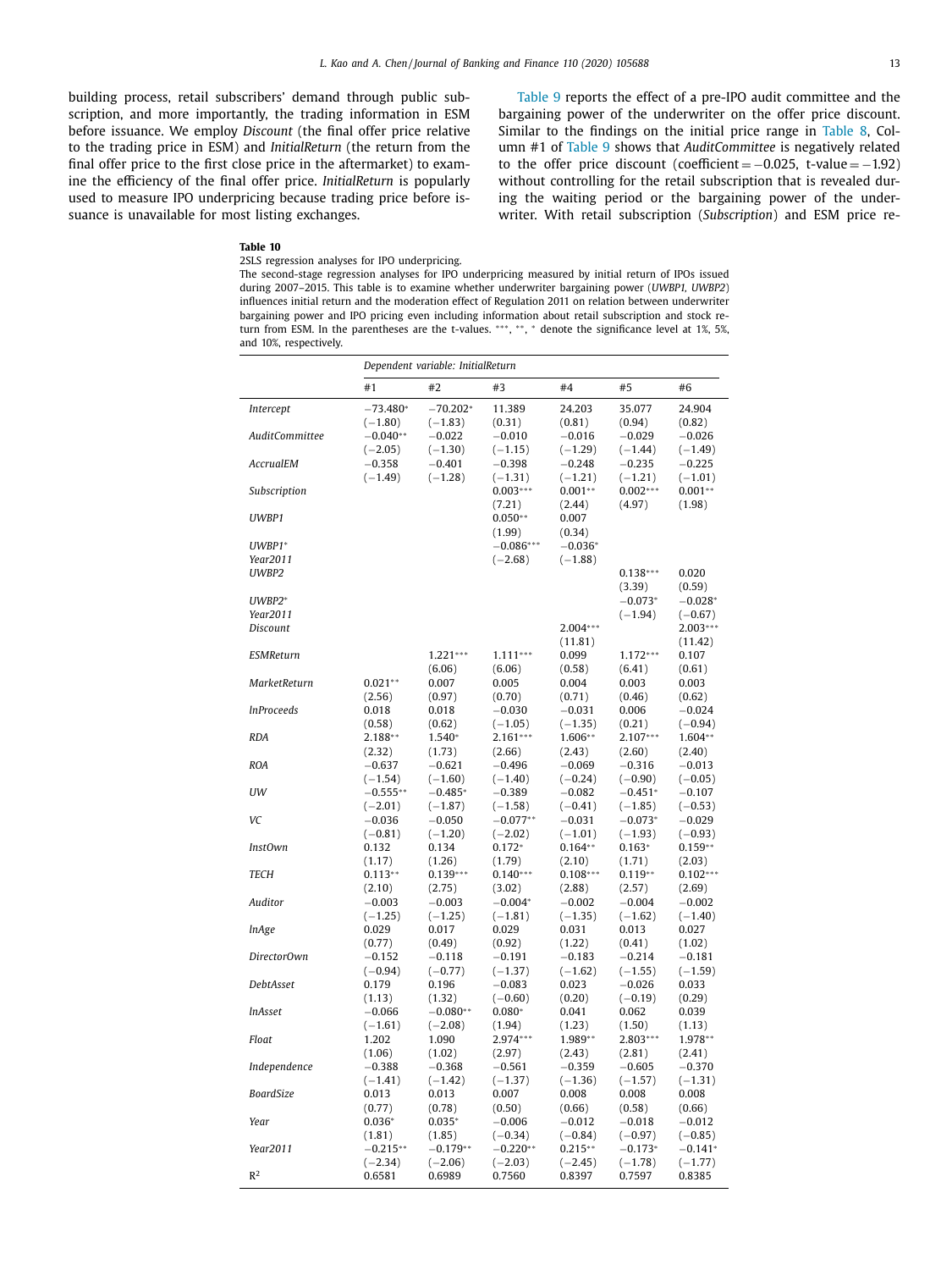<span id="page-13-0"></span>turn (*ESMReturn*) being revealed during the waiting period, Column #2 of [Table](#page-11-0) 9 shows that a pre-IPO audit committee is not significant for the final offer price discount (coefficient  $= -0.002$ , t-value = −0.85). Even controlling for retail subscription and ESM price return, Columns #4 and #6 of [Table](#page-11-0) 9 show that the bargaining power of the underwriter is positively related to the offer price discount (coefficient of  $UWBP1 = 0.017$ , t-value = 2.57 in Column #4; coefficient of  $UWBP2 = 0.053$ , t-value = 5.06 in Column #6) and Regulation 2011 reduces the effect of the bargaining power of the underwriter on the offer price discount (a negative interaction term of underwriter bargaining power and Regulation 2011 with coefficient =  $-0.019$  and t-value =  $-2.26$  in Column #4; coefficient =  $-0.021$ , t-value =  $-1.82$  in Column #6).

The positive relationship between retail subscription and price discount reported in Columns #2, #4, and #6 of [Table](#page-11-0) 9 is consistent with the winner's curse hypothesis. IPOs need to be discounted to attract uninformed retail subscribers under the winner's curse hypothesis. However, given the little information asymmetry, the winner's curse should not hold in the IPO market in Taiwan, with a pre-IPO market. This positive relation between retail subscription and price discount is attributable to underwriter rent-seeking behavior. Chang et al. [\(2017\)](#page-14-0) indicate that the bargaining power of the underwriter discounts the offer price to attract retail subscription to increase the underwriting income. The ESM price return is also positively related to the final offer price discount. Because the final offer price must fall within the initial price range, the final offer price is unable to fully reflect the ESM price return. Offer price discount increases with the ESM price return.

[Table](#page-11-0) 9 indicates that *AccrualEM* is not significantly related to the price discount. The information asymmetry is low and the signal of the firm value does not play a strong role in IPO pricing, under the existence of ESM price. However, the bargaining power of the underwriter is positively related to price discount. IPO final offer declines with the bargaining power of the underwriter.

In a pre-IPO market, a pre-IPO audit committee reduces price discount in the IPO markets in Taiwan not because of the increased fairness and informativeness of financial reports, but because of the reduced bargaining power of the underwriter.

We further examine the difference between the final offer price and aftermarket price. This difference is known as a proxy for IPO underpricing. IPOs are well known for being underpriced at issuance. In [Table](#page-12-0) 10, we report the determinants for IPO underpricing (*InitialReturn*). Column #1 of [Table](#page-12-0) 10 shows that without controlling for the information available through the IPO process (retail subscription, ESM price return, and/or price discount), a pre-IPO audit committee is negatively related to IPO underpricing (coefficient =  $-0.040$ ; t-value =  $-2.05$  in Column #1). The bargaining power of the underwriter is positively related to IPO underpricing and the effect of the bargaining power of the underwriter on IPO underpricing is mitigated by Regulation 2011. [Tables](#page-11-0) 9 and [10](#page-12-0) show that the bargaining power of the underwriter is a significant determinant for IPO pricing. Agency problem, instead of information asymmetry, explains the IPO pricing behavior in the IPO markets in Taiwan.

In this paper, we disentangle the information asymmetry explanation from the bargaining power explanation in IPO pricing and have to control for underwriter reputation. The presence of an audit committee has two effects (increased earnings quality and reduced bargaining power of the underwriter) on IPO pricing. We employ [Tables](#page-10-0) 8–10 to disentangle the information asymmetry (earnings quality) from the agency problem (underwriter bargaining power). [Tables](#page-10-0) 8–10 show that earnings quality has no effect on IPO pricing and that *AuditCommittee* disappears when the underwriter bargaining power indices are added to the models, thus implying the significance of the bargaining power of the underwriter, instead of the earnings quality of IPO pricing. Therefore, we conclude that the presence of a pre-IPO audit committee reduces the IPO price discount that is relative to the ESM price and IPO underpricing that is relative to the aftermarket price, not because of the reduced information asymmetry, but because of reduced agency conflicts.

Note that underwriter prestige is significantly negatively related to the discount of initial price range, discount of offer price, and initial return in [Tables](#page-10-0) 8–10. Underwriter prestige is measured based on the market share of an underwriter. Chang et al. [\(2017\)](#page-14-0) discuss the role of underwriter market share in the IPO markets. Underwriter market share in the IPO markets can be a measure of the bargaining power of the underwriter and a measure of underwriter reputation, thus leading to its unclear impact on IPO underpricing. Rent-seeking underwriters with higher bargaining power increase IPO underpricing. However, Beatty and Ritter [\(1986\)](#page-14-0) argue that prestigious underwriters lower IPO underpricing to maintain reputational capital. Carter and Manaster (1990) indicate that prestigious [underwriters](#page-14-0) provide increased certification value for IPOs, thus investors demand less underpricing. Chang et al. [\(2017\)](#page-14-0) further argue that issuers served by prestigious underwriters can be high quality and have high bargaining power. Therefore, the underwriter market share itself cannot be a direct measure for the bargaining power of the underwriter. In [Tables](#page-10-0) 8–10, the negative relationship between price discount (and initial return) and underwriter reputation measured by underwriter market share is consistent with the certification role of underwriters. Underwriter reputation and venture-back are negatively related to the offer price discount, thus implying that prestigious underwriters and venture capitalists help to set a higher final offer price.

# **7. Conclusion**

The establishment of an audit committee reduces information asymmetry by providing fair and informative financial reports. Moreover, increasing capital must be approved by an audit committee, if it is established. The establishment of an audit committee, therefore, reduces the bargaining power of the underwriter in IPO issuance. The presence of a pre-IPO audit committee may also have a substitution effect. IPO firms hiring an audit committee before issuance are more likely to hire less prestigious underwriters, with inferior track records and market share.

In this paper, we examine the effect of a pre-IPO audit committee on IPO pricing in an economy with little information asymmetry. For most of the IPO markets without a pre-IPO market, information asymmetry is severe because no price history is available before issuance. However, the IPOs in Taiwan are required to trade in a pre-market called ESM for at least 6 months before issuance, thus making trading information available before issuance. We show that the ESM price available to the public explains more than 90% of the variation of IPO prices, including the initial price range, final offer price, and aftermarket price.

We also find that the presence of a pre-IPO audit committee reduces IPO price discount that is relative to the ESM price and IPO underpricing that is relative to the aftermarket price, not because of the reduced information asymmetry, but because of the reduced underwriter bargaining power. IPOs with a pre-IPO audit committee are filed at a higher price level from the initial price range and a higher offer price. The price level of the initial price range and final offer price are less discounted, relative to the trading price in ESM, for those with a pre-IPO audit committee than those without one. This paper provides new evidence about the presence of an audit committee for reducing agency problems between issuers and underwriters.